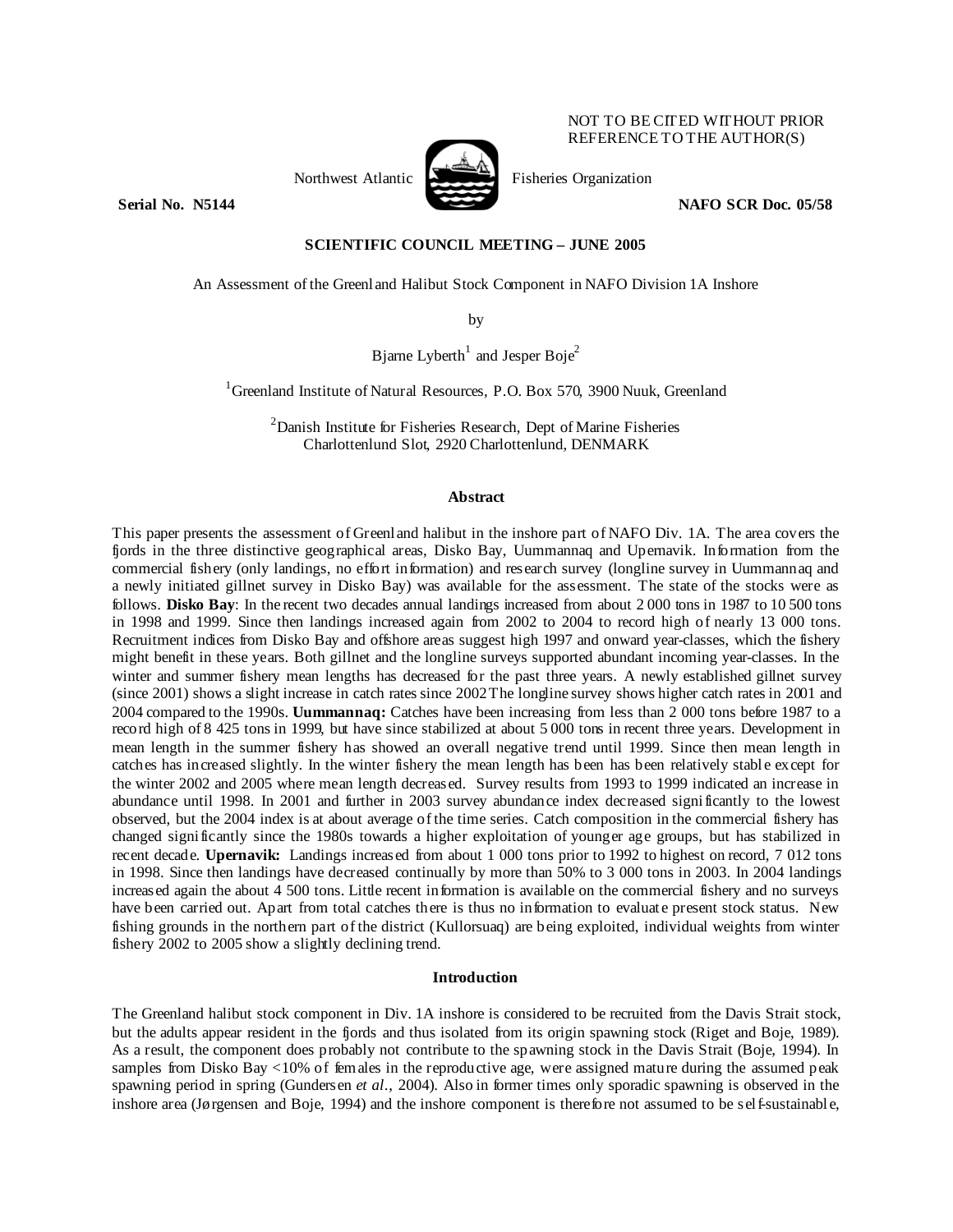but dependent on recruits and immigration from the offshore area (B ech, 1995). Evidence that supported this stock structure resulted in 1994 NAFO to disconnect the assessment and advice on the inshore stock components from the offshore component in the Davis Strait and Baffin Bay.

#### **Description of the fishery and nominal catches**

The main inshore fishing grounds for Greenland halibut in Greenland are in Div. 1A (Fig. 1), where the total landings amounted to 22 947 tons in 2004, and constitute far the majority (~99%) of inshore landings in Greenland. The inshore landings were around 7 000 tons in the late 1980s and increased until the late 1990s to a maximum of about 24 600 tons in 1998.

The inshore fishery in Div. 1A is located in three main areas: Disko Bay, Uummannaq and Upernavik (Fig. 1). The fishery is not quota regulated, but since 1998 regulations have restricted effort increase by means of licenses to conduct fishery. New license issues have since been limited and the total number of licenses is around 1 300. There are no landing limitations on the fishery licenses. Therefore, in reality the effort is more or less unregulated.

The fishery is traditionally performed with longlines from small open boats or by dog sledges. In recent 10-15 years bigger vessels (>25 feet) have entered the fishery. Typically the fishery is carried out in the inner parts of the ice fjords at depths between 500 to 800 m. In the middle of the 1980s gillnets were introduced to the inshore fishery, and were used more commonly in the following years. In the late nineties authorities introduced regulations limiting areas of gillnet fishery in order to limit effort. A total ban for gillnets has been in force since 2000. However, derogations have been given to this ban. Most recently is a re-opening of an all year gillnet fishery in Ilulissat in front of the icefjord. Also in Upernavik and Uummannaq, in areas outside the icefjords, the gillnet ban has been discontinued in periods of 2004. However competence to lay down local rules have been given to Uummannaq and Upernavik municipalities in 2004, and areas where gillnet fishery is allowed has been expanded in all three municipalities. The gillnet fishery is regulated by a minimum mesh-size of 110 mm (half meshes), while there are no gear regulations on the longline fishery.

# **Disko Bay**

Disko Bay is the area where Greenland halibut fishery developed in Greenland in the beginning of the 1900, and the major part of the catches in Greenland have traditionally been taken here. The landings in Disko Bay have increased continually until the late 1990'ies to about 10 500 tons (Fig. 2). After a decline in 2001 to 7 052 tons landings has increased again in 2002 and further in 2004 to a historic high of 12 857 tons. The Greenland halibut fishery is conducted in, and in front of an ice fjord (Kangia) in the immediate vicinity of Ilulissat town, and in an icefjord north of Ilulissat, Torssukattak (Fig. 1). The winter fishery in Ilulissat Icefjord, Kangia, is a traditional fishery from the ice using longlines. The fishery near Ilulissat is conducted within a small area  $(2 \text{ nm}^2)$  and consist of a mixture of gillnet and longline fishery. However, the gillnet fishery is restricted to areas further from the icefjord than the longline fishery. The majority of the landings in Disko Bay are caught within this area. The fishery in Ilulissat is carried out in all seasons but most often peak in summer (Fig. 3). It has been observed that the fish disappear from the area in mid July, where after the fishery move to Torssukattak north of Ilulissat (Simonsen and Roepstorff, 2000). The fishery in Torssukattak is almost exclusively carried out in the period July - August. Fishery in this fjord is restricted by sea ice in spring.

#### **Uummannaq**

The landings in Uummannaq were stable around 3 000 tons prior to 1992, but has increased with some fluctuations until 1999 where 8 425 tons were landed. After a decline to 5 039 tons in 2003, landings again increased to 5 248 tons in 2004 (Fig. 2 and Table 1).

The fishery in Uummannaq area is conducted in a large system of icefjords. The main fishing grounds are in the southwest part of the fjord system. In previous times the southernmost icefjord, Oarajaqs Icefjord was the main fishing area but during the last decade the fishery has spread further north to include Sermilik and Itiviup Icefjords (Fig. 1). Use of gillnets is prohibited in the inner parts of the fjords in Uummannaq.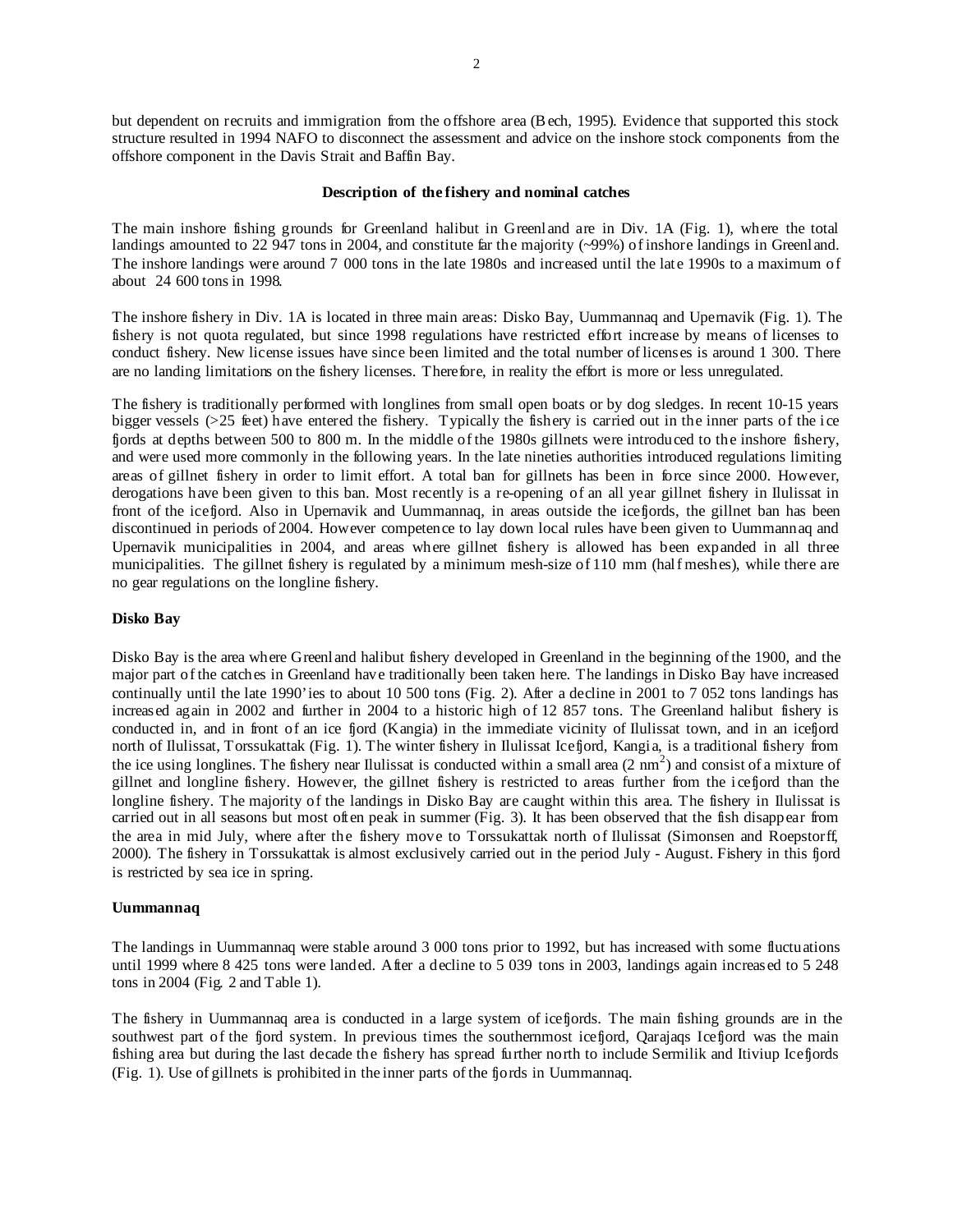# **Upernavik**

The northernmost area consists of a large number of ice fjords. Fishery in this are started in the 1980s. The main fishing grounds are Upernavik Ice fjord and Giesecke Ice fjord. New fishing grounds around Kullorsuaq in the northern part of the area are exploited these years (Fig. 1). Use of gillnets have been prohibited in Upernavik but derogations have been given for a fishery outside the Icefjords in 2002.

The landings in the Upernavik area have increased steadily from about 1 000 tons in the late 1980s to about 3 to 4 000 tons in 1993 to 1995 (Fig. 2 and Table 1). The total landings in 1998 were the highest on record 7 012 tons. Since then landings declined to 3 019 tons in 2002 followed by an increase to 3 884 tons in 2003 and 4 573 in 2004.

#### **Input data**

# **Research Fishery**

# *Longline survey*

Prior to 1993 various longline exploratory fisheries were conducted with research vessels. Due to variable survey design and gear, these surveys are not comparable. In 1993 a longline survey for Greenland halibut was initiated for the inshore areas of Disko Bay, Uummannaq and Upernavik. The survey was conducted annually covering two of three areas alternately, with approximately 30 fixed stations in each area (for further details see Simonsen *et al*. (2000)). This survey has recently been evaluated and the main conclusions drawn are that the survey does not generate sufficient data for proper statistical analyses; this in combination with an almost unknown selectivity of the gear as well as catch efficiency, prevents the use of survey results as more than indicative of overall stock trends, e.g. no information on year-class strength and population in absolute numbers. Therefore, a pilot study on using gillnet (multi-meshed) as surveying gear have been performed since 2001. Parallel with the new gillnet survey the aim was to continue the longline survey in Uummannaq and Upernavik and in Ilulissat only to use as calibration tool with the gillnet survey. In 2004 longline survey was conducted in Disko Bay and in Uummannaq. In order to take account for varying area coverage the survey catch rates are standardized with respect to depth and area effects by means of a GLM to generate mean catch rates.

# *Gillnet survey*

The main objective for using gillnets is a well-estimated selectivity and the possibility for targeting pre-fishery sized Greenland halibut, i.e. lesser than 40 cm. Experience with the gear so far, indicate that catch rates are sufficient to allow proper statistical analyses, and the strategy is therefore to continue this survey as a monitoring tool for the inshore Greenland halibut populations in Disko Bay.

The gillnet survey was initiated in 2001 and takes place only in Disko Bay with the research vessel 'Adolf Jensen'. The location, Disko bay, is chosen due to the known presence of pre-fishery recruits in the entire area in combination with a bottom topography (approx. 3-400 m depth of flat clay ground) that allows fishing with gillnets. Both northern areas, Uummannaq and Upernavik, have tough rock bottom grounds not suitable for gillnet fishing. Only 8 stations were fished in the starting year 2001, but since between 51 and 58 stations have been fished annually (see Table 2). The surveyed area covered the proposed young fish areas in Disko Bay, off Ilulissat and the Icefjord and off the northern icefjord Torssukattak (Fig. 4). Mesh sizes 45, 52, 60 and 70 mm (knot to knot) with twines 0.28, 0.40, 0.40 and 0.50 mm correspondingly, were used to target the fish size groups approximately 30-50 cm. Multigang gillnets being approx. 300 m were composed of 4 sections, one of each meshsize, with 2 m space between each section to prevent catchability interactions between sections. Soaktime is approx. 10 hours and fishing occurred both day and night. Stations were paired two and two, close to each other to analyse for within station variability. The survey uses fixed positions of stations, but occasionally stations are to be moved due to icebergs.

The gillnets are selecting Greenland halibut in the length range 30-50 cm. Greenland halibut larger than 50 cm are abundant in the area, but seem mostly concentrated at the commercial fishing grounds in the immediate vicinity of Ilulissat and in the Icefjords, Kangia (Ilulissat Icefjord) and Torsukattak in the north. The gillnet survey do not cover those commercial fishing grounds. Greenland halibut smaller than 30 cm are occasional abundant in the area, but are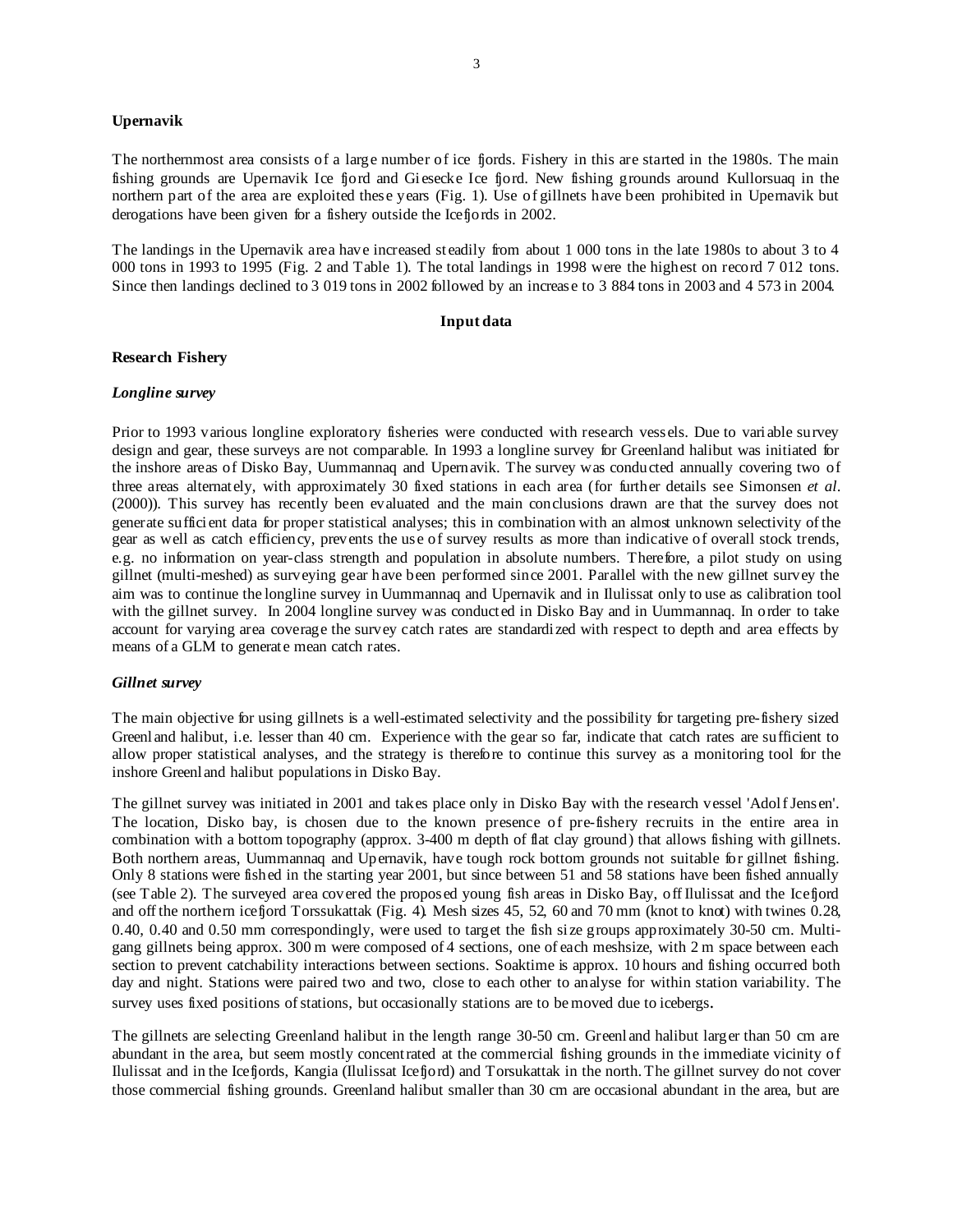mostly recruited from offshore areas off Disko Bay and are supposed to perform a stepwise migration towards the commercial fishing grounds near the icefjords.

# *Recruitment indices.*

Greenland Institute of Natural Resources conducts annual surveys with R/V "*Pamiut*" in 3<sup>rd</sup> quarter for shrimp and demersal fish as described in Storr-Paulsen and Jørgensen (SCR Doc. 05/39). The CPUE for Greenland halibut (number per age per hour of ages 1-3) is estimated for the Disko Bay, since 1997 indices have been at a level above that of previous years. The index is assumed indicative for recruitment to the Disko Bay fishable stocks only. Recruitment dynamics for the northern areas, Uummannaq and Upernavik are unknown.

# **Commercial Fishery Data**

# *Landings data*

Data on the inshore landings of Greenland halibut for Disko Bay and Uummannaq in 2004 was obtained from Greenland Statistics (GS). Data from Upernavik was obtained from Upernavik Seafood. Only a part of the data from 2004 was allocated to gear, and the remaining catches were allocated according to these available data. Season is defined in relation to type of fishery, i.e. open water fishery versus fishery from sea ice. Thus June-November are assigned as summer, remaining months are assigned as winter.

Processed fish is normally converted to whole fish weight using conversion factor set by the authorities. In 1998 and 1999 a new set of conversion factors was introduced based on updated information. The conversion factor for gutted fish with head and tail was multiplied by a factor 1.10 (previously 1.05). The conversion factor for gutted fish without tail and tail fin was 1.35 (previously 1.52).

In order to obtain length distributions for the commercial catches/landings random samplings from gillnet and longline fishery are carried out annually in the three main areas in February/March and July/August. Sampling intensity from the commercial fishery in recent years is given in text table below. From the landings in Upernavik and Kullorsuaq, both in the Upernavik area, individual weights were obtained from samples done by Upernavik Seafood.

# *Effort*

In 1999 logbooks were introduced in the inshore fishery on a voluntary basis. The reporting has been very limited in both 1999 to 2001 (Simonsen 2001), and no logbooks were available from the fishery in 2002 and 2003. Greenland authorities introduced in 2005 an initiative to make logbooks mandatory for vessels larger than 30 feet. This has not yet been implemented but is expected to be so within 2005. As at least 50% of the effort is conducted by the larger vessels this implementation will improve the information on effort as input to the assessment considerably.

| ampling                 | 2004   | Disko Bay |              |                          |              |  |
|-------------------------|--------|-----------|--------------|--------------------------|--------------|--|
| Nos length measurements |        |           |              |                          | Nos otoliths |  |
| Gear \Season            | Summer | Winter    | <b>Total</b> | % sampled                |              |  |
| Longline                | 2948   | 2665      | 5.613        |                          |              |  |
| Gillnet                 |        | 5072      | 5.072        |                          |              |  |
| All                     | 2.948  | 7.737     | 10.685       | 0.453                    | 547          |  |
| Sampling                | 2004   | Uummannaq |              |                          |              |  |
| Nos length measurements |        |           |              |                          | Nos otoliths |  |
| Gear \Season            | Summer | Winter    | <b>Total</b> | $\frac{0}{0}$<br>sampled |              |  |
| Longline                | 3666   | 745       | 4.411        |                          |              |  |
| Gillnet                 | 1424   | 95        | 1.519        |                          |              |  |
| All                     | 5.090  | 840       | 5.930        | 0.419                    | 382          |  |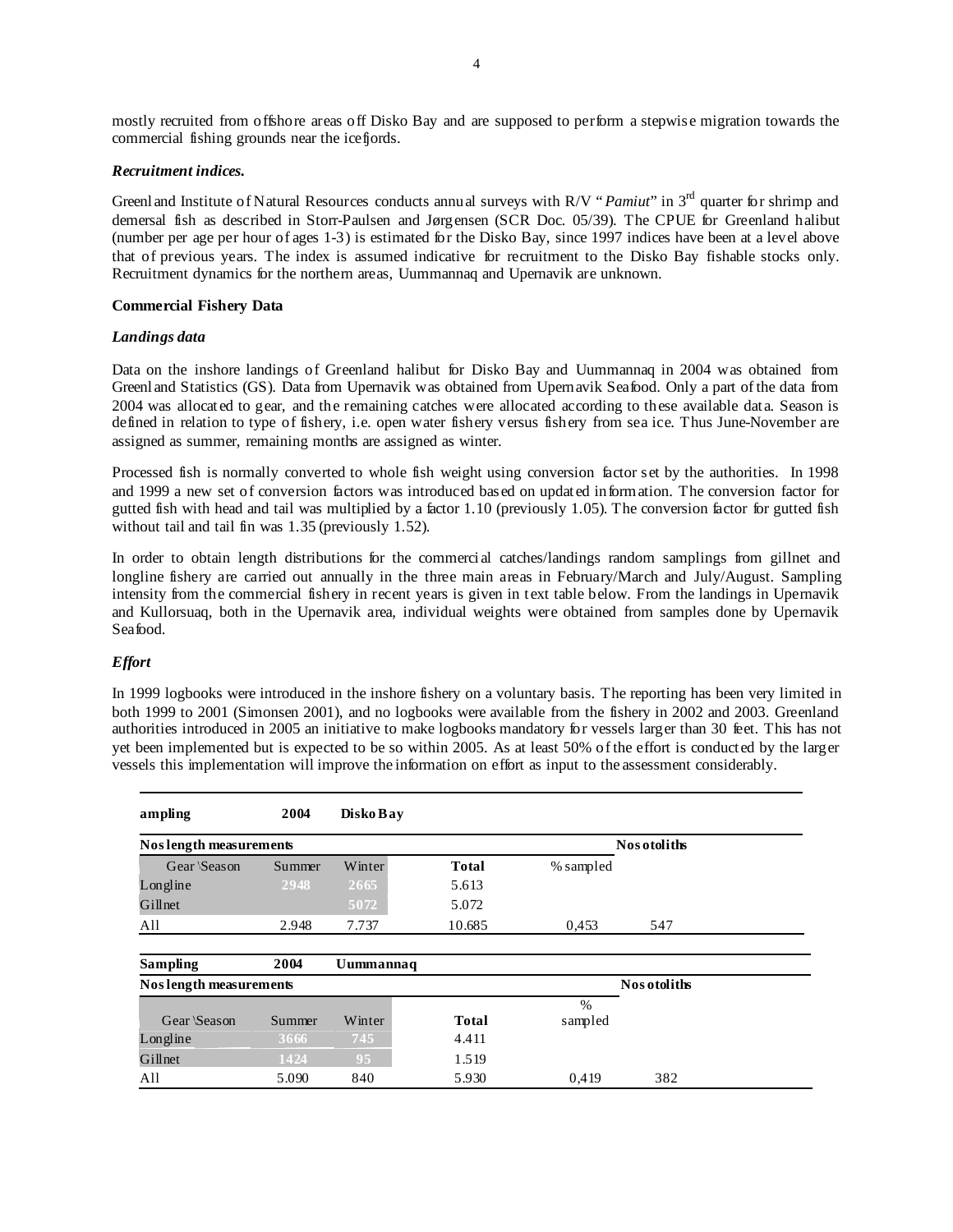#### *Catch at age*

Catch at age data were compiled for the 2004 fishery, based on otolith sampling in summer, both from the gillnet and longline surveys and from the commercial fishery (Table 5). For 2004 the Age-Length-Key (ALK) for Disko Bay was based on otoliths from older fish in Uummannaq in addition to sampling from Disko Bay in 2003 and 2004, due to incomplete coverage of the older age groups in Disko Bay. For Uummannaq in 2004 an ALK, with 2003 and 2004 readings, from Uummannaq was used (Table 7). Otoliths in the inshore part of Div. 1A had been read by the same otolith reader from GINR in the entire period. No reliable maturity data were available.

The gillnet fishery in summer was not sampled in 2004. Catch composition from this fishery was assumed equal to the winter gillnet fishery.

#### **Analytic Assessment**

Due to a short time series with consistent fishery independent data (survey) and a discontinuous time series, it is presently not possible to carry out a reliable age disaggregated analytical assessment based on the present catch at age data. Available logbooks from the fishery as suggested by authorities in 2005 will improve the possibilities of running such an assessment in the future.

# **Assessment**

# **Gillnet Survey**

The gillnet survey uses 4 different mesh sizes, 46, 55, 60 and 70 mm, for which is assumed a modified uni-modal selection curve as shown in Fig. 5. The curvature takes account of larger fish caught (by other means than being gilled) by a constant low selectivity for those fish, i.e. the right leg of the curve. In last years assessment a bi-modal approach was used. The difference in the resulting estimated population is insignificant. The mesh sizes 46, 55, 60 and 70 mm was chosen in order to select fish in the length range 30-50 cm, i.e. pre-fishery recruits. From the selection curves in Fig 5, it is obvious that selection is nearly 100% in that length interval, thus the catches in this length range will reflect the fished population.

Most catches in the survey was obtained in the area just north of Ilulissat (stat. sq. LH028) and off the northern Ice fjord Torssukattak (Fig. 6). Fig. 7 summarizes the overall development in catch rates since 2001; from 2001 to 2002 both CPUE and NPUE decreased, but since then catch rates seem to have increased. However, the increase is not significant. The catches have been expressed as catch or numbers per 6 hours of setting, assuming that catch rates are linear positive related to soak time. This has, however, not been proved, and since soak time is on average twice as high in 2002 as compared to 2001 and 2003, the trend in catch rates between years is dependant on this assumption. Disaggregating the CPUE and NPUE into length groups, shows that CPUE for smaller fish (<35cm) have increased significantly from 2003 to 2004.

Length distributions from the gillnet survey 2001 to 2004 are shown by mesh size in Fig. 7b.

Assuming a modified uni-modal selection curve as given in Fig. 5 will result in relative underlying populations as provided in Fig. 8b. The fit of the assumed selection curve to the data is given in Fig. 8a as residual plots by The residuals seem reasonably well distributed for each mesh size, however only the 60 mm mesh size do seem to have mostly positive residuals meaning that the mesh size catch less than expected from the model. This is probably associated with the fact that 60 mm nets are sewed by two sections at the horizontal axis and thus not as flexible as the other sections. The resulting relative population (Fig. 8b) shows that since 2003 young fish <35 cm have become more abundant in the survey.

#### **Longline Survey**

Since 2001 when the gillnet survey was initiated, the longline survey has been restricted and the aim is to cover the areas Uummannaq and Upernavik only. In 2004 a survey was carried out in Uummannaq and Disko Bay. In order to further establish the calibration key between gillnet and longline surveys, longline settings will be conducted in Disko Bay in 2005. This will allow an extension of the newly initiated gillnet survey index back in time. A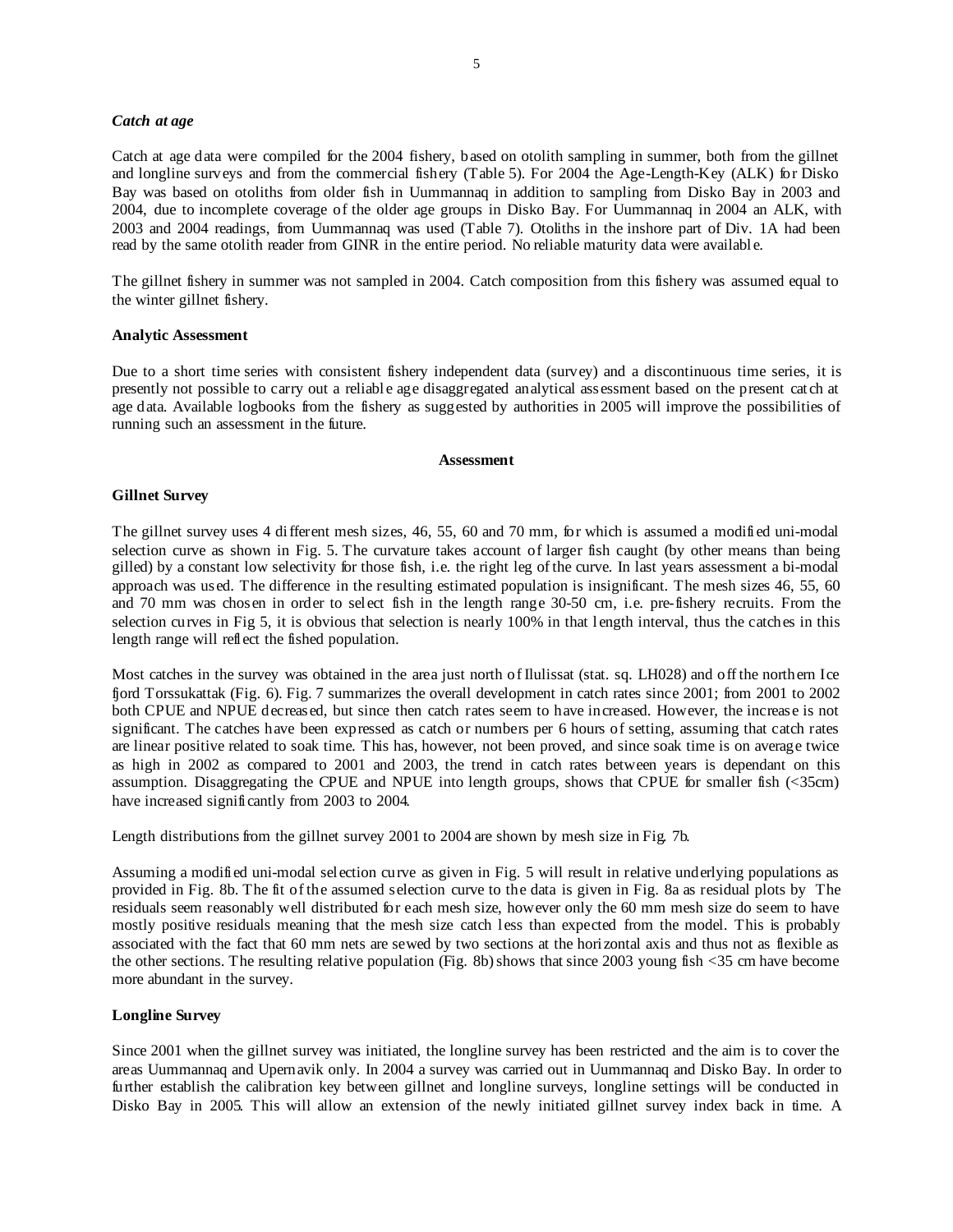povisional calibration analysis between the two surveys (SCR Doc 05/57, Boje and Lyberth) suggest that catchability within the length range 30 -50 cm, where gillnets are considered fully selective, is constant.

# **Survey CPUE**

# *Disko Bay*

Mean length in the survey in lulissat has generally increased in the past 5 years. It was stable from 1993 to 1999, but has since increased by more than 10 cm to 2001. In the 2004 survey mean length declined to about 50 cm, which is above average. Mean length in the northern area of Disko bay, Torsukkataq has remained stable over the surveyed period.

Catch rates in the survey has increased over the period, and especially in 2001 and 2004. The increase is however, not significant. Catch composition (Fig. 11) shows that this increase is especially due to more abundant large fish in catches. In 2003 abundant fish less than 45 cm suggest strong incoming year-classes. This strong recruitment is also possible to track in 2004.

Using the relation between total catches and the survey index as an approximation for exploitation level, suggest that exploitation of the populations in Disko bay have decreased in recent years compared to the mid-1990s (Fig.12).

#### *Uummannaq*

In Uummannaq mean size have been very stable in the time series of the longline survey. Mean length increased from 57 cm to 62 cm in 1998 and has since decreased to 59 cm in 2004 (Fig. 9, Table 4). Catch rates have, however, showed a considerable decrease from 1999 to 2003. The 2004 estimate is about average for the time series (Fig.10). The length composition in the survey have varied considerably since 1993 and does not allow to track any strong year-classes (Fig. 11).

Using the relation between total catches and the survey index as an approximation for exploitation level, suggest that exploitation of the populations in Uummannaq have increased since the late 1990s up to 2003. The 2004 value is however about the lowest in the time series (Fig.12).

#### *Upernavik*

Since 2000 no survey has been carried out in Upernavik.

#### **Commercial Fishery**

#### *Size distribution*

Mean lengths from the longline landings in the period 1993 to winter 2005 in Disko Bay and Uummannaq are showed in Fig. 13. In Upernavik no sampling had been conducted from the commercial fishery from 2002 until winter 2005. Fish caught in summer are generally smaller than fish caught during winter.

In Disko Bay mean length in the winter fisheries have fluctuated considerably during time, with a slight increasing overall trend. The variation could be due to inadequate sampling. In recent 3 years mean length decreased from a high of about 80 cm to 66 cm in 2004. Fishing at the traditional winter fishing grounds in the icefiord has been impeded in the recent years due to lack of land-fast sea-ice (the fishery is conducted from the sea-ice) and an openwater fishery developed on alternative fishing grounds. This change in fishing grounds may have affected mean size in landings. Mean lengths in the summer fishery have fluctuated between 1993 and 2001 with a slightly increasing trend, and have thereafter been decreasing from 63 cm in 2001 to 59 cm in 2004.

In Uummannaq mean sizes in the winter fishery have been stable throughout the period at about 66 cm. Mean size in landings from the summer fishery decreased in the early period from 1993 to 1997, but have thereafter remained stable at about 64 cm, mean size in landings from winter fishery have been relatively stable around 66 cm until 2004 but have decreased in 2005 to 63 cm.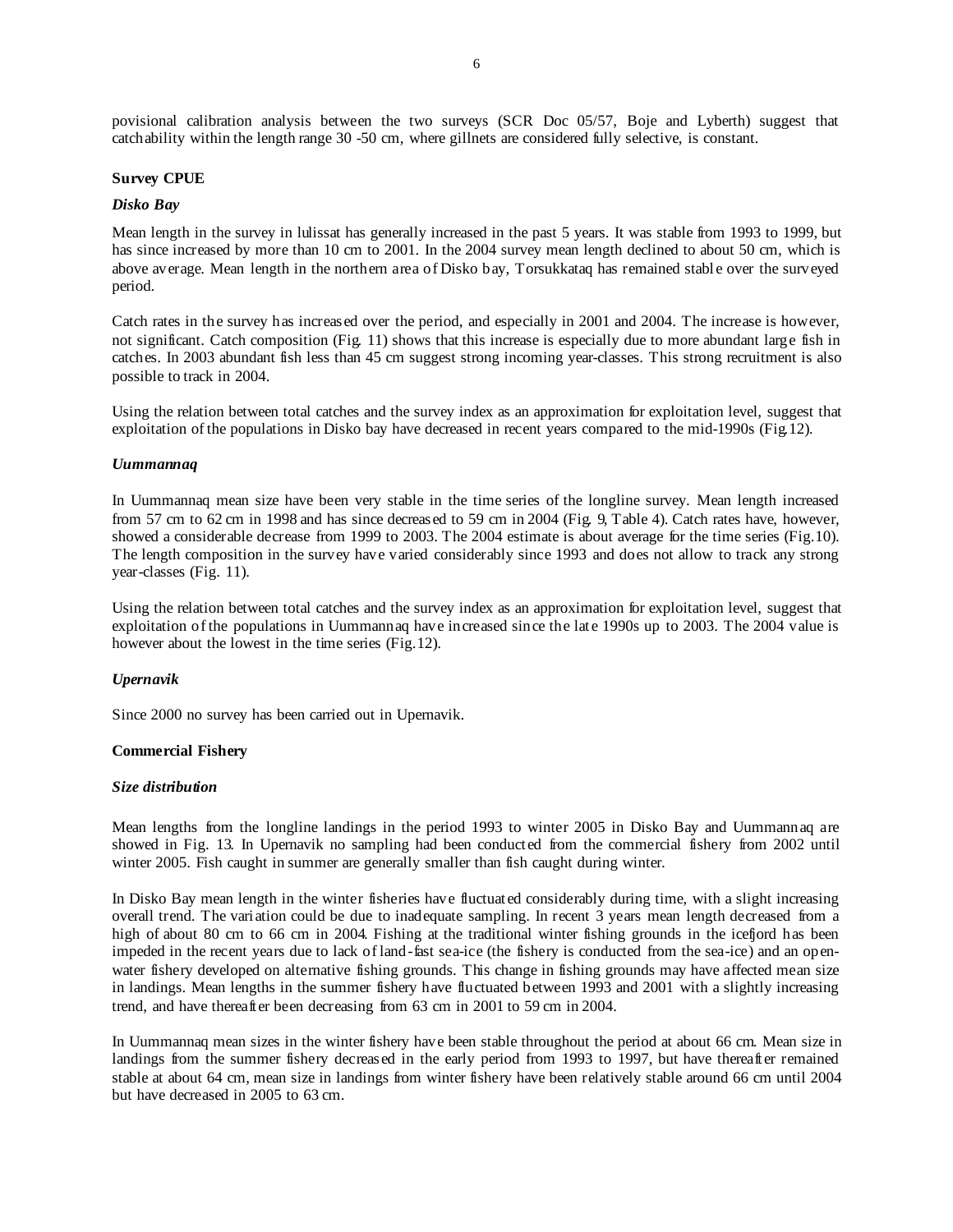# *Individual weights Upernavik area*

As no sampling has been conducted from the commercial fishery in Upernavik, individual weights measured at landing can be used as a rough measure of size distribution. Since 2002 Upernavik Seafood has weighed each individual fish from the first landing of the day in Upernavik and Kullorsuaq. Mean individual weights from the winter fishery in Kullorsuaq has decreased from 6.7 kg in 2003 to 5.9 kg in 2005, corresponding to a decrease in mean length of about 0.5 cm (Fig. 14.), which could be expected as the area have been exploited for less than 10 years.

# *Catch at age*

For all three areas there has been a shift in exploitation pattern through the time series (Fig. 15). While the younger age groups comprised between 25% and 50% of the catches in the late 1980s and early 1990s, they now constitute about 60-80% of the catches. However, in Disko Bay and Uummannaq exploitation of the younger age groups seem to decrease somewhat in recent years to about 50-60%. In Upernavik, exploitation of the younger age groups have increased considerably in the period from less than 25% to more than 80% in 1999-2001. No catch-at-age is available for Upernavik since then.

# *Mean weight-at-age*

Mean weight at age for Greenland halibut in the three fishing areas are shown in Fig. 16. The outliers in 1994 are considered to be due to errors in age readings. For the younger fish mean weight at age have varied in the sampled time series, but recent values are overall at same level as those in the beginning of the period. For the older fish (>age 12) there is a clear trend of a decline in mean weight at age in the entire period since 1993, while for ages 9 to 12 mean weights are stable.

# *Recruitment*

Recruitment indices were available for Disko Bay (inshore). Since 1997 recruitment (age 1) have been considerably higher than from 1989 til 1996. Recruitment index of age 1 fish was high in 2003 and 2004; in 2003 the index was the second highest in the time series (1989-04), 1705 nos/hour *vs* 800 nos/hour. The strong 2000 year-class gives a high age 2 index but is below average as age 3. The relative strong 2001 year-class are found as age 3 fish in 2004 as the highest in the time series (Fig. 17). So far, there is no relation between the recruitment strength in these surveys and strength of corresponding age groups in the fishery in Disko Bay.

# **State of the stock components**

The abrupt decline in landings in the most recent years that raised concern by NAFO in 2002, have reversed for all three areas since 2002. Exploitation of younger age groups has increased considerably for all areas in the past 10-15 years. The lack of information on fishing effort makes it difficult to evaluate trends in landings relative to stock biomass or fishing effort. Since no surveys and sampling has been conducted in Upernavik area since 2001, there is no basis to evaluate the state of Greenland halibut stocks in that area in recent years.

#### **Disko Bay**

Since the beginning of the fishery for Greenland halibut in Greenland early in the 1900 in this area, landings have increased continuously. In the recent two decades annual landings increased from about 2 000 tons in 1987 to 10 500 tons in 1998 and 99. Since then landings declined to 7 000 tons in 2001, but increased again from 2002 to 2004 to a record high of more than 12 000 tons. The reason for this high variation is unknown, and no effort measures are available. Ice and weather conditions are known to influence use of gear type in the fishery and can also limit the total fishery. Favourable weather conditions (warmer) have obviously endorsed the fishery in this period and consequently resulted in the high catches the last three years.

Recruitment indices from Disko Bay and offshore areas suggest high 1996 and onward year-classes, which the fishery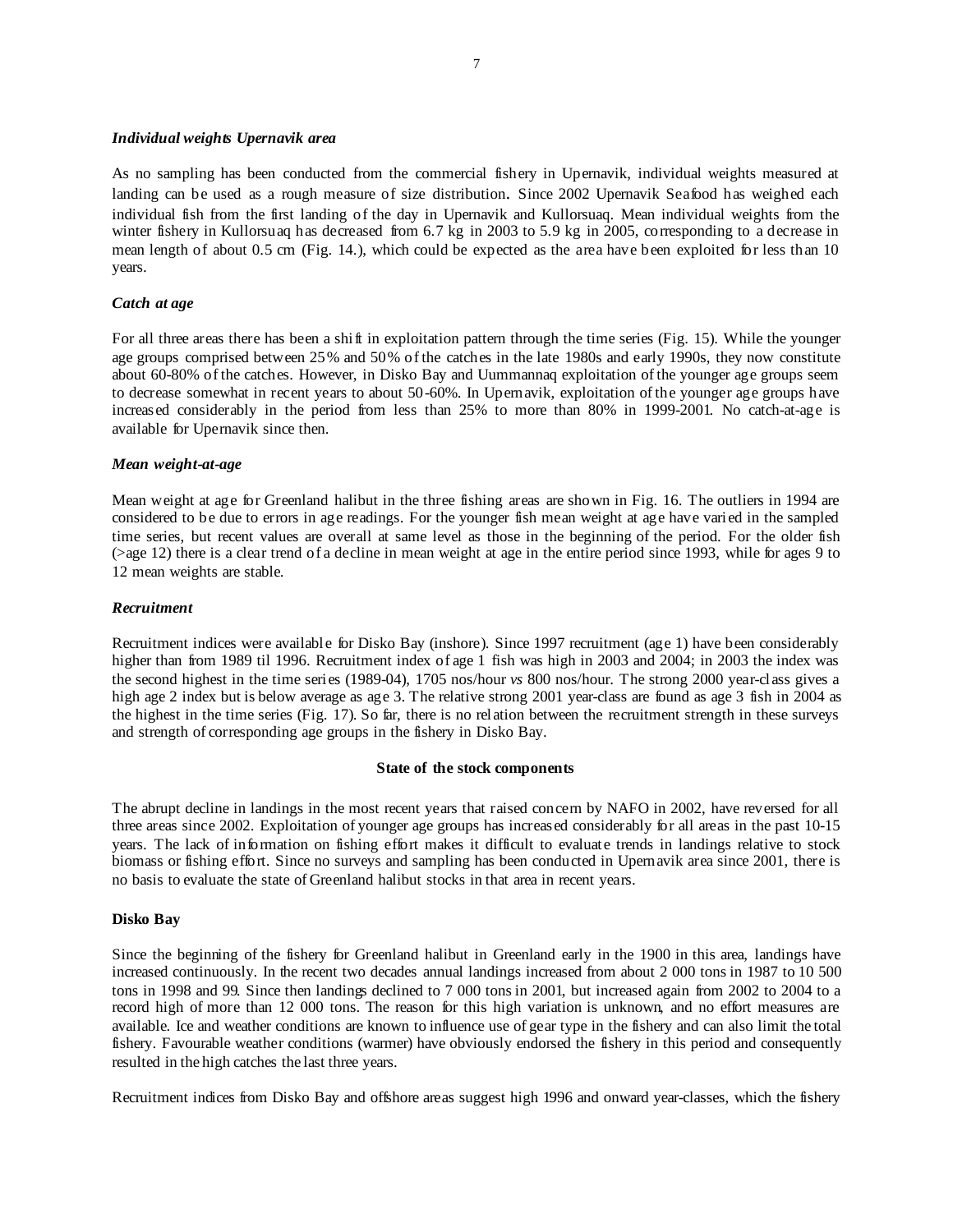might benefit in these years. This could explain the increase in catches in recent years. High abundance of these year classes are confirmed by the surveys.

In the commercial fishery mean length in catches are quite variable for the entire time series. In the winter and summer fishery mean lengths has decreased for the past three years.

A newly established gillnet survey (since 2001) shows a slight increase in catch rates from 2002 to 2004. The longline survey show high catch rates in 2001 and 2004 compared to the 1990s,

# **Uummannaq**

Landings have been increasing from less than 2 000 t before 1987 to a record high of 8 425 tons in 1999. Since then landings have declined to about 5 000 tons in 2002-2004. The seasonal distribution of landings has been constant for the recent years.

Development in mean length in the summer fishery has showed an overall negative trend until 1999. Since then mean length in catches has increased slightly. In the winter fishery the mean length has been relatively stable except for the winter 2002 and 2005. Age composition in catches from the commercial fishery has changed significantly since the 1980s towards a higher exploitation of younger age groups, but has stabilized in recent decade.

Survey results from 1993 to 1999 indicate an increase in abundance until 1999. In 2001 and further in the 2003 survey abundance index decreased significantly to the lowest observed. The 2004 survey index is higher and at average for the series. Mean lengths from the survey are relatively stable in the entire period and survey length compositions do not indicate any strong incoming year-classes

# **Upernavik**

Fishery in Upernavik developed in the mid-1980s and thus constitutes the youngest inshore fishery in West Greenland. Landings increased from about 1 000 tons prior to 1992 to about 5 000 tons in 1996 and 1997. In 1998 landings were the highest on record, 7 012 tons. Since then landings have decreased continually by more than 50% to 3 019 tons in 2002, though followed by an increase to 4 573 tons in 2004.

No sampling from the commercial fishery has been conducted since 2001 and there have been no survey since then. Apart from total catches there is thus no information to evaluate present stock status.

# **General Comments**

The lack of reliable landing data for recent years and incomplete data release from the Greenland authorities hampers the assessment of the inshore stock components in Div. 1 A. Official data on landings allocated on area (field-code), fishing gear and effort is a prerequisite for disaggregating catches and compiling catch in numbers, thereby allowing any analytical approaches to determine stock status. Improvement of the current assessment is entirely dependent upon this. In 2002, no information has been provided on gear types in the fishery. For a number of years, the catch statistics are preliminary and frequent changes to the database creates confusion on its reliability

Beginning from 1 June 2005 vessels larger than 30 feet are obligated to use logbooks. A voluntary logbook was introduced in 1999 for parts of the inshore Greenland halibut fishery. However, the reporting rate has been to low to allow any analyses on the material.

An earlier study of the by-catch of Greenland halibut in the commercial shrimp fishery (Jørgensen and Carlsson, 1998) suggest that the by-catch is considerable and could have a negative effect on recruitment to the inshore stock component. However, sorting grids have since then been made mandatory in the shrimp fishery (since October 2000), but for the entire inshore shrimp fishery derogations have been given until recently.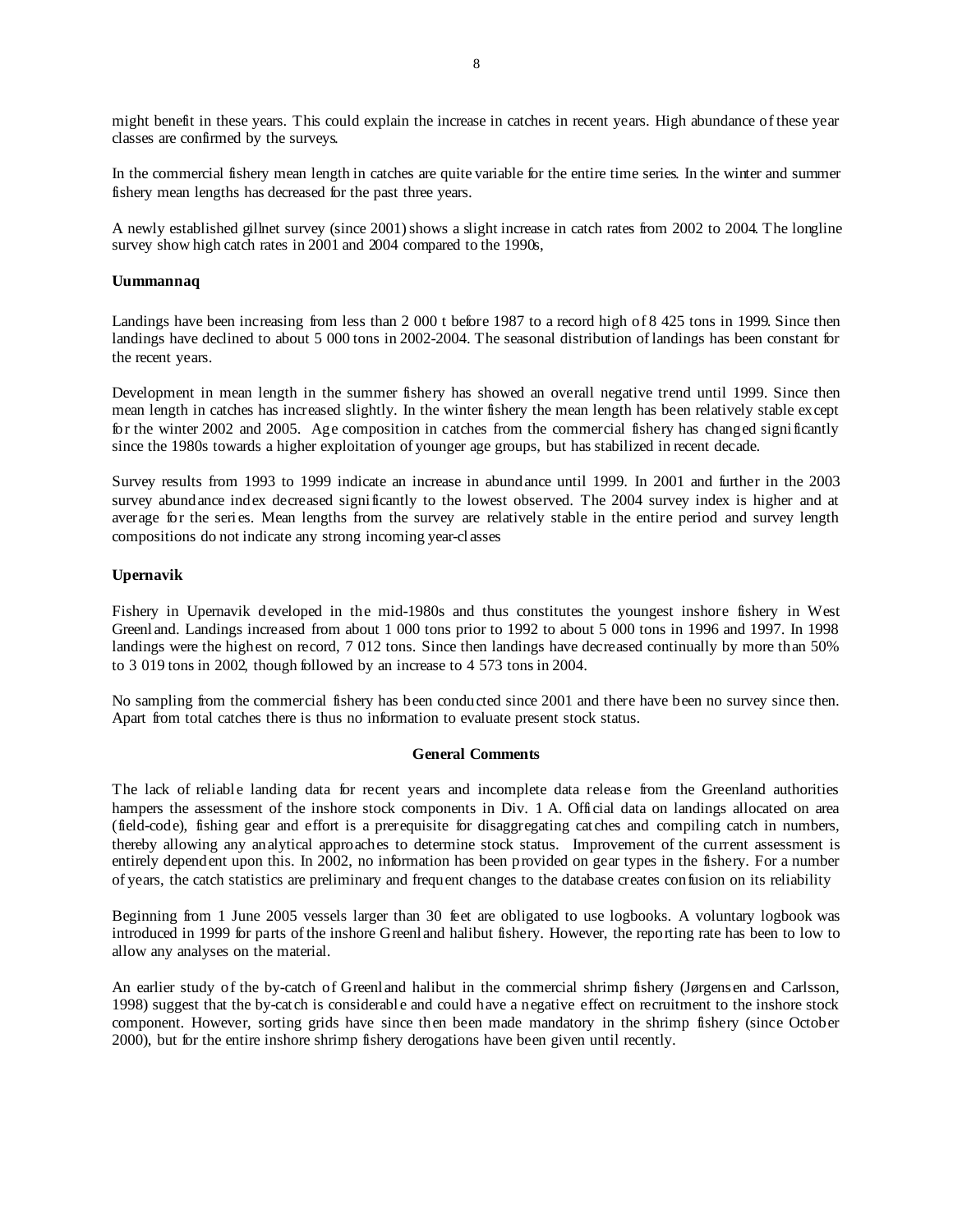# **References**

Bech, G., 1995. Recruitment of Greenland halibut at West Greenalnd. NAFO Scr.Doc. 95/19.

- Boje, J. (1994). Migrations of Greenland halibut in Northwest Atlantic based on tagging experiments in Greenland waters 1986-92. NAFO Scr.Doc. 94/18
- Gundersen A.C., Simonsen C.S., Jørgensen O.A., Fossen I., Lyberth B., and Boje J. 2004. Sexual maturity and

spawning of Greenland halibut, R. hippoglossoides, in West Greenlad waters. ICES CM 2004 / K: 72

- Jørgensen, O. A. and D. M. Carlsson (1998). An estimate of by-catch of fish in the West Greenland shrimp fishery based on survey data. NAFO Scr.Doc. 98/41(N3030)
- Jørgensen, O.A. and Boje, J., 1994. Sexual maturity of Greenland halibut in NAFO Subarea 1. NAFO Scr.Doc., 94/42(No. N2412).
- Riget, F. and J. Boje (1989). Fishery and some biological aspects of Greenland halibut (Reinhardtius hippoglossoides) in West Greenland waters. Sci.Council Studies(13): 41-52.
- Simonsen, C.S. and Roepstorff, A., 2000. Udvikling og adfærd af fisk & fiskere i Diskobugt området. In: H. M. and O.R. Rasmussen (Editors), Innusuk -Arktisk Forsknings Journal. Direktoratet for Kultur, Uddannelse og Forskning, Nuuk, Grønland, pp. 29-43. *In danish*
- Simonsen, C.S., Boje, J. and Kingsley, M.C.S., 2000. A Review Using Longlining to Survey Fish Populations with Special Emphasis on an Inshore Longline Survey for Greenland Halibut (Reinhardtius hippoglossoides) in West Greenland, NAFO Division 1A. NAFO Scr.Doc., 00/29
- Simonsen, C.S. 2001. Logbook in the inshore fishery for Greenland halibut in NAFO Div. 1A. NAFO Scr Doc. 01/26.
- Storr-Paulsen, M. And O.A. Jørgensen (2004). Biomass and Abundance of Demersal Fish Stocks off West Greenland Estimated from the Greenland Shrimp survey, 1988-2003. NAFO SCR. Doc. 04/18.

| Table 1. | Landings and Greenland halibut (tons) in Div. 1A distributed on the main fishing areas: Disko Bay, Uummannag and   |
|----------|--------------------------------------------------------------------------------------------------------------------|
|          | Upemavik. Conversion factor 1.1 for gutted fish with head, 1.50 for gutted fish without head, 1.52 for gutted fish |
|          | without head and tail fin.                                                                                         |

| Area/year                 | 1987 | 1988 | 1989 | 1990 | 1991  | 1992  |       |       |       | 1993 1994 1995 1996 1997 |                               |      | 1998 1999   | 2000 |      | 2001 2002 2003 2004     |                        |
|---------------------------|------|------|------|------|-------|-------|-------|-------|-------|--------------------------|-------------------------------|------|-------------|------|------|-------------------------|------------------------|
| Disko Bay                 | 2258 | 2670 | 2781 | 3821 | 5372  | 6577  | 5367  | 5201  | 7400  | 7837                     | 8601                          |      | 10671 10593 | 7574 |      |                         | 7072 11718 11571 12857 |
| Uummannag                 | 2897 | 2920 | 2859 | 2779 | 3045  | 3067  | 3916  | 4004  | 7234  | 4579                     | 6293                          | 6912 | 8425        | 7568 | 6558 |                         | 5339 5039 5248         |
| Upernavik                 | 1634 |      | 253  | 1245 | 1495  | 2156  | 3805  | 4844  | 3269  | 4846                     | 4879                          | 7012 | 5258        | 3764 | 3239 | 3019                    | 3884 4573              |
| Unknown/other             | 407  | 636  | 599  | 507  |       | 133   |       |       |       |                          |                               |      | 55          | 2239 |      |                         | 45                     |
| Total in Div. 1A inshore: |      |      |      |      |       |       |       |       |       |                          |                               |      |             |      |      |                         |                        |
| STATI AN<br>21A           | 6696 | 6384 | 6927 | 465  | 924.5 | 1932  | 132M  | 14067 | 17046 |                          | 20835                         |      | 19669 24333 |      |      |                         | 21482 22947            |
| <b>STACFIS</b>            | 7196 | 7003 | 7492 | 8352 | 9929  | 11933 | 13088 | 14049 | 17037 |                          | 17262 19774 24595 24332 21144 |      |             |      |      | 16869 20076 20494 22723 |                        |

 $^{1}$  Unofficial data from the fishing industry (Royal Greenland, NUKA, Upernavik Seafood and Uummannaq Seafood.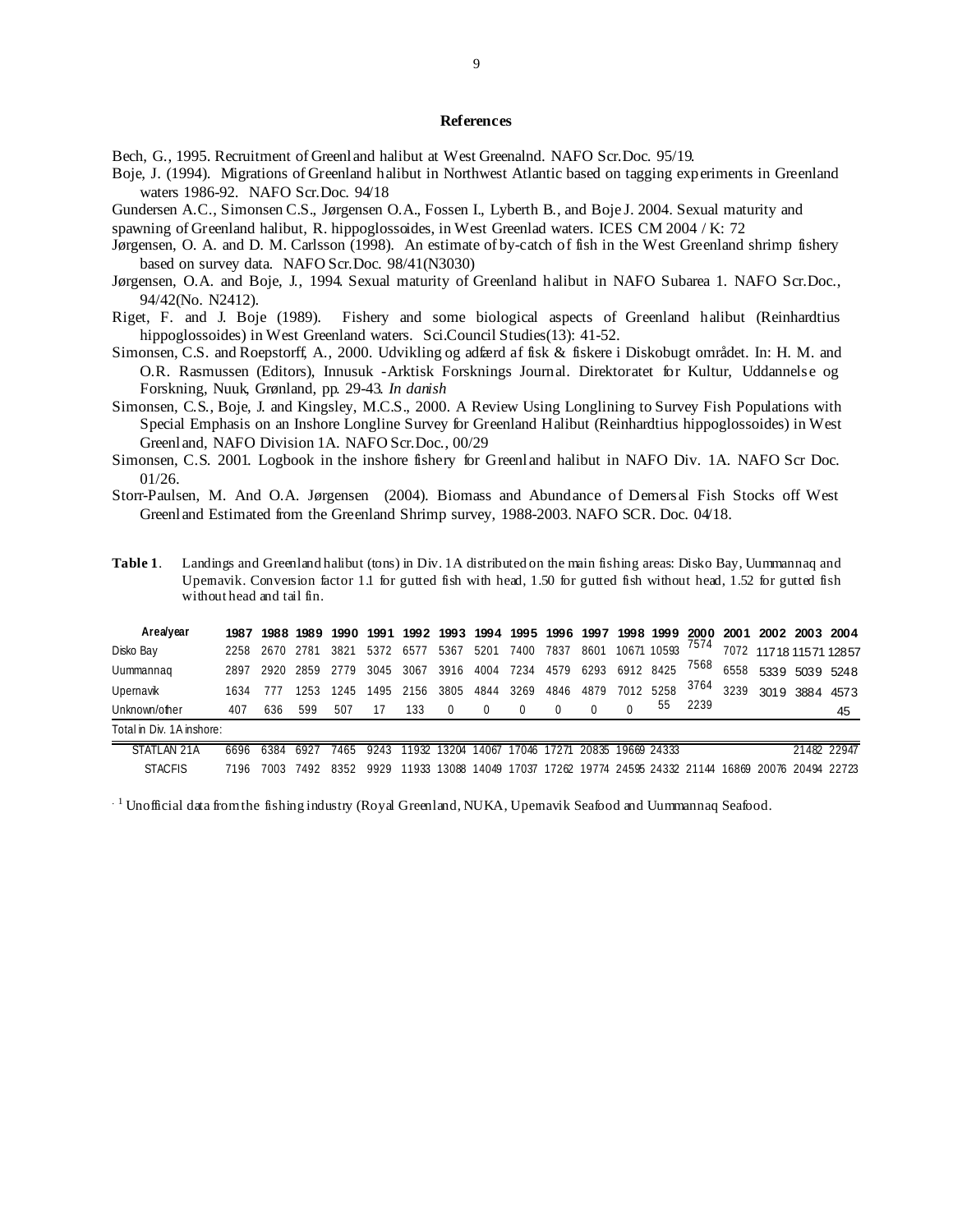|                           |                |                    | Year                                       |                                            |
|---------------------------|----------------|--------------------|--------------------------------------------|--------------------------------------------|
| <b>Statistical square</b> | 2001           | 2002               | 2003                                       | 2004                                       |
| $L\overline{A027}$        |                |                    |                                            | $\overline{3}$                             |
| LB027                     |                |                    |                                            | $\,1$                                      |
| LD027                     |                |                    | $\overline{c}$                             |                                            |
| LE027                     |                |                    | $\begin{array}{c} 2 \\ 2 \\ 2 \end{array}$ |                                            |
| LF027                     |                |                    |                                            | $\mathbf{1}$                               |
| LF028                     |                |                    |                                            | $\mathbf{1}$                               |
| LG024                     |                |                    |                                            | $\mathbf{1}$                               |
| LG026                     |                |                    |                                            | 3                                          |
| LG027                     | 4              | 3                  | 6                                          | 6                                          |
| LG028                     | $\overline{c}$ | 3                  | $\overline{\mathbf{c}}$                    | 5                                          |
| LH027                     |                | 11                 | $\overline{\mathcal{L}}$                   | 6                                          |
| LH028                     | $\overline{c}$ | 8                  | 7                                          | 9                                          |
| LH030                     |                | $\overline{c}$     |                                            | $\overline{c}$                             |
| LH038                     |                |                    | $\mathbf{1}$                               |                                            |
| LJ026                     |                |                    | $\overline{\mathbf{c}}$                    | $\mathbf{1}$                               |
| LJ028                     |                |                    | $\overline{4}$                             |                                            |
| LJ030                     |                |                    |                                            |                                            |
| LK024                     |                |                    |                                            | $\mathbf{1}$                               |
| LK026                     |                |                    |                                            | $\mathbf{1}$                               |
| LK027                     |                | $\frac{5}{2}$<br>3 |                                            | $\mathbf{1}$                               |
| LK028                     |                | $\overline{4}$     |                                            |                                            |
| LK029                     |                |                    | 4                                          |                                            |
| LK030                     |                | $\mathbf{1}$       |                                            |                                            |
| LK031                     |                | 3                  |                                            |                                            |
| LL024                     |                |                    |                                            | $\mathbf{1}$                               |
| LL026                     |                |                    |                                            |                                            |
| LL027                     |                | $\frac{2}{2}$      |                                            | $\begin{array}{c} 2 \\ 2 \\ 4 \end{array}$ |
| LL028                     |                |                    |                                            |                                            |
| LL029                     |                |                    | $\mathbf{1}$                               |                                            |
| LL031                     |                | $\mathbf{1}$       |                                            |                                            |
| LM029                     |                |                    | $\overline{\mathbf{c}}$                    |                                            |
| LM030                     |                |                    |                                            |                                            |
| LM031                     |                |                    |                                            |                                            |
| LN024                     |                |                    |                                            |                                            |
| LN025                     |                |                    |                                            |                                            |
| LN026                     |                |                    | $222$<br>$32$<br>$2$<br>$2$                |                                            |
| LN027                     |                |                    |                                            |                                            |
| LN028                     |                |                    | $\overline{c}$                             |                                            |
| LP024                     |                | $\overline{2}$     |                                            |                                            |
| Total                     | 8              | 54                 | $\overline{58}$                            | 51                                         |

Table 2. Number of gillnet settings by stat. square in gillnet survey in Disko Bay since 2001.

**Table 3**. Landings of Greenland halibut allocated on area, season and gear. Allocation on gear was obtained from 28.7% of Ilulissat, 30.5% of Uummannaq and 99.8% of Upernavik catches.

|              |                  | summer   |         | winter   |         | Total |
|--------------|------------------|----------|---------|----------|---------|-------|
|              |                  | longline | gillnet | longline | gillnet |       |
| <b>Disko</b> | <b>Ilulissat</b> | 6546     |         | 4055     | 1357    |       |
|              | Torssukataq      | 729      |         | 120      | 33      | 12857 |
| Ummannag     |                  | 2738     | 700     | 1413     | 398     | 5249  |
| Upernavik    |                  | 1167     | 700     | 1309     | 398     | 3574  |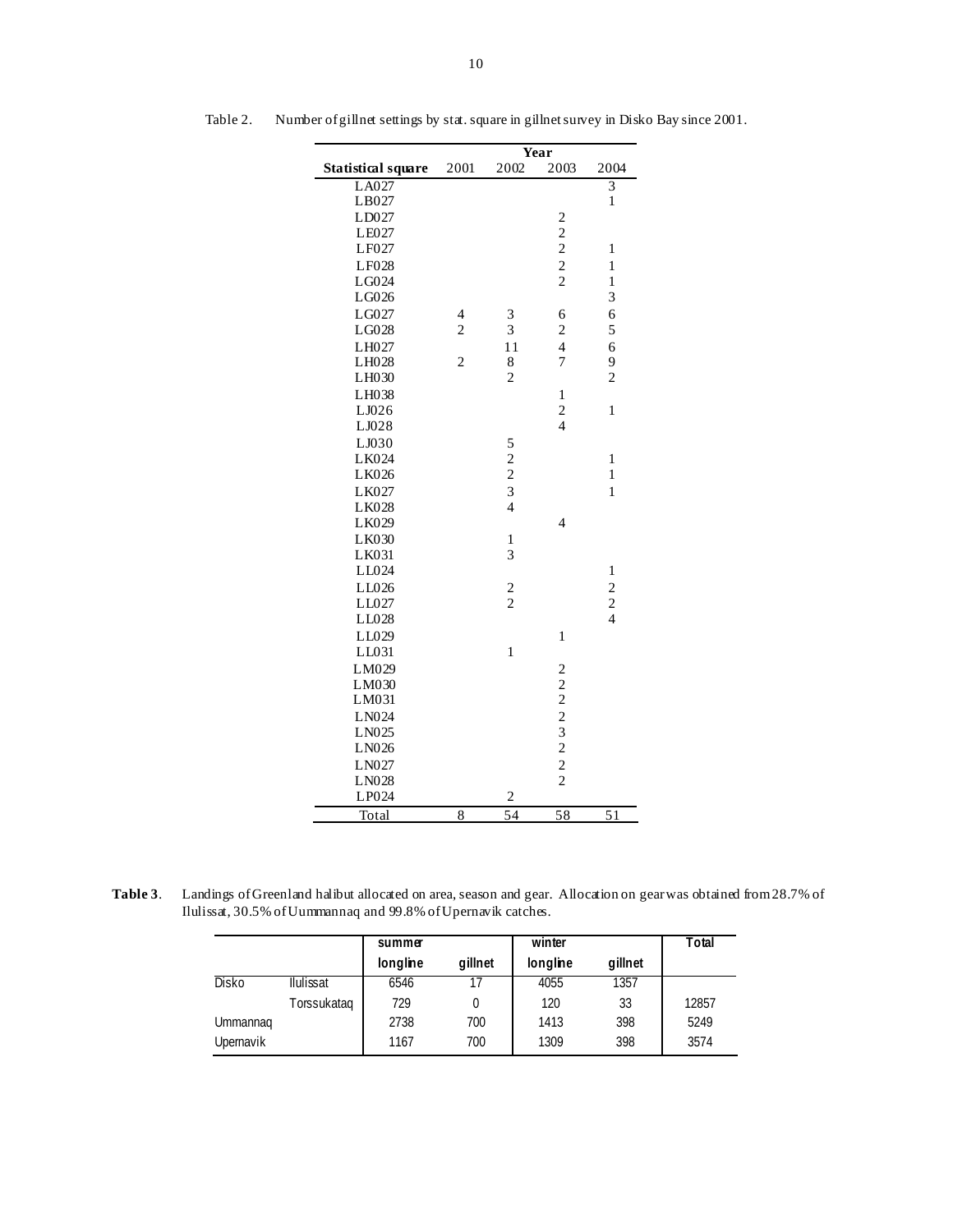| Area/year |                                                                                                                 |  |            |  | 1962 1985 1986 1987   1993 1994 1995 1996 1997 1998 1999 |  | 2000 2001 2003 2004                                             |                |  |
|-----------|-----------------------------------------------------------------------------------------------------------------|--|------------|--|----------------------------------------------------------|--|-----------------------------------------------------------------|----------------|--|
| Disko bay |                                                                                                                 |  |            |  |                                                          |  | $-62.4$ 53.5 62.2 55.9 56.5 - 53.6 57.0 - 56.7 54.3 56.1 - 51.0 |                |  |
| Uummannaq | 67.8 70.5 -                                                                                                     |  |            |  | $61.8$   56.6 - 57.6 59.5 - 61.9 61.7                    |  |                                                                 | 59.7 57.6 58.6 |  |
| Upemavik  | the contract of the contract of the contract of the contract of the contract of the contract of the contract of |  | $\sim$ $-$ |  | $64.6$ $60.8$ - - 57.1                                   |  | 58.4                                                            |                |  |

Table 4. Mean length (cm) fro m catches taken in inshore longline surveys. Standardized survey since 1993

**Table 5.** Catch at age of Greenland halibut. - indicates insufficient or missing sampling.

| A) Disko Bay |                |                |                |      |              |                |              |                |              |              |                              |      |              |      |                |                |                |
|--------------|----------------|----------------|----------------|------|--------------|----------------|--------------|----------------|--------------|--------------|------------------------------|------|--------------|------|----------------|----------------|----------------|
|              |                |                |                |      |              |                |              |                |              |              | Catch in numbers (thousands) |      |              |      |                |                |                |
| age/ye<br>ar | 1988           | 1989           | 1990           | 1991 | 1992         | 1993           | 1994         | 1995           | 1996         | 1997         | 1998                         | 1999 | 2000         | 2001 | 2002           | 2003           | 2004           |
| 4            | $\overline{0}$ | $\overline{0}$ | $\mathbf{0}$   | 5    | 34           | $\overline{7}$ | $\mathbf{0}$ | $\overline{0}$ | $\mathbf{0}$ | $\mathbf{0}$ | $\mathbf{0}$                 | 1    | $\mathbf{0}$ | 1    | $\theta$       | $\overline{0}$ | $\mathbf{0}$   |
| 5            | $\theta$       | $\overline{0}$ | $\mathbf{0}$   | 5    | 92           | 1.5            | 3            | $\Omega$       | 8            | $\theta$     | $\Omega$                     | 4    | 9            | 15   | $\overline{2}$ | $\overline{2}$ | $\overline{2}$ |
| 6            | 1              | $\mathbf{0}$   | $\overline{0}$ | 11   | 122          | 62             | 15           | $\Omega$       | 1            | 21           | 74                           | 41   | 98           | 33   | 54             | 64             | 56             |
| 7            | 9              | $\overline{0}$ | 1              | 279  | 332          | 280            | 112          | 45             | 47           | 132          | 397                          | 360  | 535          | 224  | 283            | 425            | 409            |
| 8            | 59             | 14             | 24             | 806  | 476          | 479            | 281          | 459            | 323          | 646          | 775                          | 619  | 729          | 390  | 561            | 722            | 691            |
| 9            | 182            | 106            | 141            | 535  | 390          | 339            | 539          | 639            | 941          | 1113         | 944                          | 836  | 780          | 521  | 771            | 1.187          | 1083           |
| 10           | 173            | 121            | 185            | 333  | 451          | 280            | 396          | 798            | 651          | 1168         | 1248                         | 1028 | 636          | 450  | 421            | 610            | 634            |
| 11           | 132            | 94             | 188            | 238  | 532          | 240            | 190          | 463            | 454          | 607          | 754                          | 786  | 478          | 485  | 575            | 847            | 730            |
| 12           | 73             | 49             | 126            | 76   | 309          | 122            | 91           | 185            | 273          | 185          | 346                          | 426  | 223          | 280  | 393            | 422            | 311            |
| 13           | 63             | 33             | 80             | 45   | 140          | 91             | 50           | 127            | 145          | 69           | 132                          | 136  | 52           | 78   | 398            | 158            | 144            |
| 14           | 65             | 39             | 59             | 67   | 92           | 112            | 45           | 27             | 75           | 19           | 68                           | 72   | 28           | 33   | 175            | 146            | 130            |
| 15           | 38             | 31             | 42             | 57   | 18           | 75             | 41           | 36             | 44           | 10           | 27                           | 29   | 12           | 31   | 112            | 135            | 152            |
| $16+$        | 33             | 41             | 44             | 44   | $\mathbf{0}$ | 86             | 36           | 27             | 69           | 6            | 6                            | 2    | 1            | 16   | $\mathbf{0}$   | 89             | 89             |
| Total        | 828            | 528            | 890            | 2501 | 2988         | 2188           | 1799         | 2806           | 3031         | 3976         | 4770                         | 4340 | 3583         | 2557 | 3745           | 4808           | 4431           |
| B) Uummannaq |                |                |                |      |              |                |              |                |              |              |                              |      |              |      |                |                |                |

|              |                  |                  |                  |      |                          |                  |                  |                  |              |                  | Catch in numbers (thousands) |      |                  |                  |                              |              |              |
|--------------|------------------|------------------|------------------|------|--------------------------|------------------|------------------|------------------|--------------|------------------|------------------------------|------|------------------|------------------|------------------------------|--------------|--------------|
| age/ye<br>ar | 1988             | 1989             | 1990             | 1991 | 1992                     | 1993             | 1994             | 1995             | 1996         | 1997             | 1998                         | 1999 | <b>2000</b>      | 2001             | 2002                         | 2003         | 2004         |
|              |                  |                  |                  |      |                          |                  |                  |                  |              |                  |                              |      |                  |                  |                              |              |              |
| 4            | $\boldsymbol{0}$ | $\boldsymbol{0}$ | $\boldsymbol{0}$ |      |                          | $\boldsymbol{0}$ | $\boldsymbol{0}$ | $\boldsymbol{0}$ |              | $\boldsymbol{0}$ | $\boldsymbol{0}$             | 8    | $\boldsymbol{0}$ | $\boldsymbol{0}$ | $\qquad \qquad \blacksquare$ | $\mathbf{0}$ | $\mathbf{0}$ |
| 5            | $\overline{0}$   | $\mathbf{0}$     | $\mathbf{0}$     |      | $\overline{\phantom{a}}$ | $\overline{0}$   | $\overline{0}$   | $\overline{0}$   | $\mathbf{0}$ | $\overline{0}$   | $\mathbf{0}$                 | 70   | 19               | 65               | $\overline{\phantom{a}}$     | 3            | 1            |
| 6            | 1                | $\mathbf{0}$     | 1                |      |                          | 9                | 24               | 6                | 6            | $\theta$         | $\mathbf{0}$                 | 218  | 86               | 113              | $\overline{\phantom{a}}$     | 21           | 10           |
| 7            | 5                | 2                | 3                |      | $\overline{\phantom{a}}$ | 45               | 105              | 217              | 76           | 69               | $\Omega$                     | 554  | 357              | 674              | $\qquad \qquad -$            | 127          | 105          |
| 8            | 20               | 9                | 15               |      | $\overline{\phantom{a}}$ | 200              | 226              | 564              | 308          | 377              | 235                          | 596  | 441              | 507              | $\overline{\phantom{a}}$     | 360          | 197          |
| 9            | 52               | 35               | 47               |      | $\overline{\phantom{a}}$ | 202              | 271              | 601              | 279          | 793              | 566                          | 690  | 543              | 315              | $\overline{\phantom{0}}$     | 321          | 249          |
| 10           | 121              | 98               | 108              |      | $\overline{\phantom{a}}$ | 142              | 346              | 413              | 286          | 702              | 657                          | 789  | 669              | 492              | $\overline{\phantom{a}}$     | 235          | 198          |
| 11           | 143              | 120              | 121              |      | $\overline{\phantom{a}}$ | 138              | 139              | 414              | 232          | 460              | 586                          | 526  | 487              | 303              | $\overline{\phantom{0}}$     | 220          | 163          |
| 12           | 121              | 99               | 101              |      |                          | 104              | 105              | 219              | 142          | 206              | 355                          | 295  | 311              | 178              | $\overline{\phantom{a}}$     | 158          | 118          |
| 13           | 96               | 76               | 82               |      | $\overline{\phantom{0}}$ | 158              | 34               | 138              | 69           | 75               | 138                          | 131  | 170              | 121              | $\overline{\phantom{a}}$     | 78           | 82           |
| 14           | 49               | 38               | 42               |      |                          | 93               | 12               | 49               | 28           | 32               | 39                           | 42   | 68               | 60               | $\overline{\phantom{0}}$     | 145          | 103          |
| 15           | 23               | 19               | 20               |      |                          | 28               | $\mathbf{0}$     | 28               | 11           | 10               | 15                           | 12   | 24               | 28               | $\qquad \qquad -$            | 150          | 78           |
| $16+$        | 17               | 20               | 21               |      |                          | 20               | 3                | 22               | 15           | 6                | 5                            | 4    | 8                | 12               | $\overline{\phantom{a}}$     | 94           | 59           |
|              |                  |                  |                  |      |                          |                  |                  |                  |              |                  |                              |      |                  |                  |                              |              |              |
| Total        | 648              | 516              | 561              |      | $\overline{\phantom{a}}$ | 1139             | 1265             | 2671             | 1453         | 2732             | 2595                         | 3935 | 3184             | 2868             | $\overline{\phantom{0}}$     | 1911         | 1364         |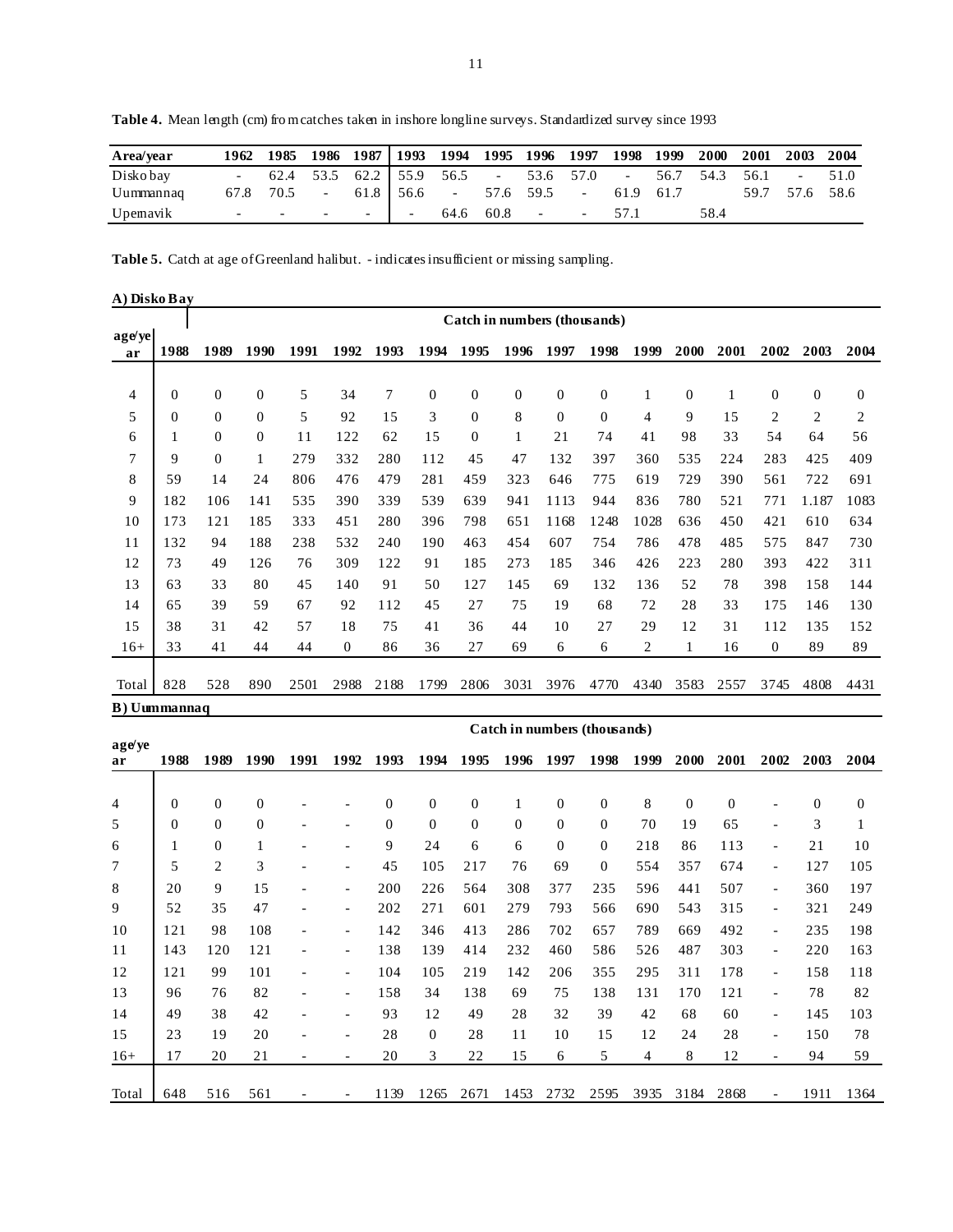|         | 2003 + 2004 age readings Ilulissat + older fish (age 15+) from Uummannaq                                                                                                                                                             |                |          |                |                |                |                |                |              |                |                |                |                |                |                |                |                  |              |                |
|---------|--------------------------------------------------------------------------------------------------------------------------------------------------------------------------------------------------------------------------------------|----------------|----------|----------------|----------------|----------------|----------------|----------------|--------------|----------------|----------------|----------------|----------------|----------------|----------------|----------------|------------------|--------------|----------------|
|         | 3                                                                                                                                                                                                                                    | 4              | 5        | 6              | 7              | 8              | 9              | 10             | 11           | 12             | 13             | 14             | 15             | 16             | 17             | 18             | 19               | 20           | 21             |
| 25-29   | 3                                                                                                                                                                                                                                    | $\Omega$       | $\Omega$ | $\Omega$       | $\theta$       | $\Omega$       | $\Omega$       | $\Omega$       | $\theta$     | $\Omega$       | $\Omega$       | $\theta$       | $\theta$       | $\Omega$       | $\Omega$       | $\Omega$       | $\Omega$         | $\Omega$     | $\Omega$       |
| 30-34   | #                                                                                                                                                                                                                                    | 24             | $\theta$ | $\mathbf{0}$   | $\overline{0}$ | $\Omega$       | $\Omega$       | $\Omega$       | $\Omega$     | $\theta$       | $\overline{0}$ | $\overline{0}$ | $\mathbf{0}$   | $\Omega$       | $\mathbf{0}$   | $\Omega$       | $\theta$         | $\Omega$     | $\mathbf{0}$   |
| 35-39   | $\overline{0}$                                                                                                                                                                                                                       | 49             | 35       | $\theta$       | 1              | $\overline{0}$ | $\Omega$       | $\Omega$       | $\Omega$     | $\theta$       | $\overline{0}$ | $\mathbf{0}$   | $\mathbf{0}$   | $\mathbf{0}$   | $\overline{0}$ | $\Omega$       | $\mathbf{0}$     | $\Omega$     | $\mathbf{0}$   |
| 4044    | 29<br>$\overline{0}$<br>$\overline{0}$<br>$\theta$<br>$\theta$<br>$\overline{0}$<br>2<br>57<br>2<br>$\theta$<br>$\overline{0}$<br>$\mathbf{0}$<br>$\mathbf{0}$<br>$\overline{0}$<br>$\mathbf{0}$<br>$\Omega$<br>$\Omega$<br>$\Omega$ |                |          |                |                |                |                |                |              |                |                |                |                |                |                |                | $\boldsymbol{0}$ |              |                |
| 4549    | 52<br>24<br>$\Omega$<br>6<br>$\Omega$<br>$\Omega$<br>$\Omega$<br>$\Omega$<br>$\theta$<br>$\Omega$<br>$\Omega$<br>$\Omega$<br>$\Omega$<br>$\overline{4}$<br>$\Omega$<br>$\Omega$<br>$\Omega$<br>$\Omega$                              |                |          |                |                |                |                |                |              |                |                |                |                |                |                | $\overline{0}$ |                  |              |                |
| 50-54   | 8<br>20<br>$\theta$<br>$\overline{0}$<br>50<br>$\mathbf{0}$<br>$\mathbf{0}$<br>$\theta$<br>$\overline{0}$<br>$\mathbf{0}$<br>$\mathbf{0}$<br>$\overline{0}$<br>$\theta$<br>$\overline{0}$<br>0<br>1<br>$\Omega$<br>$\Omega$          |                |          |                |                |                |                |                |              |                |                |                |                |                |                | $\mathbf{0}$   |                  |              |                |
| 55-59   | $\Omega$                                                                                                                                                                                                                             | $\mathbf{0}$   | $\Omega$ | $\mathbf{0}$   | 12             | 35             | 19             | 3              | 1            | $\theta$       | $\theta$       | $\overline{0}$ | $\mathbf{0}$   | $\Omega$       | $\mathbf{0}$   | $\Omega$       | $\theta$         | $\Omega$     | $\mathbf{0}$   |
| 60-64   | $\overline{0}$                                                                                                                                                                                                                       | $\overline{0}$ | $\Omega$ | $\theta$       | $\theta$       | 6              | 37             | 22             | 9            | 1              | $\theta$       | $\theta$       | $\theta$       | $\Omega$       | $\mathbf{0}$   | $\Omega$       | $\mathbf{0}$     | $\Omega$     | $\mathbf{0}$   |
| 65-69   | $\Omega$                                                                                                                                                                                                                             | $\theta$       | $\Omega$ | $\theta$       | $\theta$       | $\overline{0}$ | $\overline{2}$ | $\overline{4}$ | 13           | $\overline{4}$ | $\overline{2}$ | $\theta$       | $\Omega$       | $\Omega$       | $\mathbf{0}$   | $\Omega$       | $\mathbf{0}$     | $\Omega$     | $\mathbf{0}$   |
| 70-74   | $\mathbf{0}$                                                                                                                                                                                                                         | $\Omega$       | 0        | $\mathbf{0}$   | $\mathbf{0}$   | $\Omega$       | $\overline{0}$ | $\mathbf{0}$   | 2            | 5              | $\overline{2}$ | $\overline{4}$ | 2              | $\Omega$       | $\Omega$       | $\Omega$       | $\mathbf{0}$     | $\Omega$     | $\mathbf{0}$   |
| 75-79   | $\Omega$                                                                                                                                                                                                                             | $\Omega$       | $\theta$ | $\theta$       | $\theta$       | $\Omega$       | $\overline{0}$ | $\Omega$       | $\theta$     | 1              | 1              | 1              | 2              | 2              | 1              | $\Omega$       | $\mathbf{0}$     | $\Omega$     | $\overline{0}$ |
| 80-84   | $\Omega$                                                                                                                                                                                                                             | $\Omega$       | $\Omega$ | $\Omega$       | $\theta$       | $\Omega$       | $\overline{0}$ | $\Omega$       | $\Omega$     | $\Omega$       | $\overline{0}$ | 1              | $\overline{4}$ |                | $\Omega$       | $\Omega$       | $\Omega$         | $\Omega$     | $\mathbf{0}$   |
| 85-89   | $\Omega$                                                                                                                                                                                                                             | $\Omega$       | $\Omega$ | $\Omega$       | $\theta$       | $\Omega$       | $\Omega$       | $\Omega$       | $\Omega$     | $\Omega$       | $\overline{0}$ | $\Omega$       | 3              | $\Omega$       | 1              | $\Omega$       | $\theta$         | $\Omega$     | $\mathbf{0}$   |
| 90-94   | $\overline{0}$                                                                                                                                                                                                                       | $\mathbf{0}$   | 0        | $\mathbf{0}$   | $\overline{0}$ | $\mathbf{0}$   | $\mathbf{0}$   | $\mathbf{0}$   | $\theta$     | $\theta$       | $\mathbf{0}$   | $\overline{0}$ | $\mathbf{0}$   | $\overline{0}$ | $\mathbf{0}$   | 1              | 1                | $\theta$     | $\mathbf{0}$   |
| 95-99   | $\Omega$                                                                                                                                                                                                                             | $\mathbf{0}$   | $\Omega$ | $\mathbf{0}$   | $\Omega$       | $\Omega$       | $\overline{0}$ | $\Omega$       | $\theta$     | $\Omega$       | $\overline{0}$ | $\overline{0}$ | $\mathbf{0}$   | $\Omega$       | $\Omega$       | $\Omega$       | $\theta$         | $\Omega$     | $\mathbf{0}$   |
| 100-104 | $\Omega$                                                                                                                                                                                                                             | $\Omega$       | $\Omega$ | $\Omega$       | $\theta$       | $\Omega$       | $\Omega$       | $\Omega$       | $\Omega$     | $\Omega$       | $\theta$       | $\theta$       | $\theta$       | $\Omega$       | $\Omega$       | $\Omega$       | $\theta$         | 1            | $\mathbf{0}$   |
| 105-109 | $\Omega$                                                                                                                                                                                                                             | $\Omega$       | $\Omega$ | $\Omega$       | $\theta$       | $\Omega$       | $\Omega$       | $\Omega$       | $\Omega$     | $\Omega$       | $\theta$       | $\theta$       | $\theta$       | $\Omega$       | $\Omega$       | $\Omega$       | $\Omega$         | $\Omega$     | $\mathbf{0}$   |
| 110-114 | 0                                                                                                                                                                                                                                    | $\overline{0}$ | 0        | $\overline{0}$ | $\overline{0}$ | $\mathbf{0}$   | $\mathbf{0}$   | $\mathbf{0}$   | $\mathbf{0}$ | $\overline{0}$ | $\mathbf{0}$   | $\mathbf{0}$   | $\mathbf{0}$   | $\mathbf{0}$   | $\overline{0}$ | $\mathbf{0}$   | $\theta$         | $\mathbf{0}$ | 1              |

**Table 6**. Age-length keys used for 2004 catch in numbers.

|         |                         |                |                |              |                |                |          |              |                | 2003 + 2004 age readings Uummanaq |          |                |                |          |                |              |                |                |            |
|---------|-------------------------|----------------|----------------|--------------|----------------|----------------|----------|--------------|----------------|-----------------------------------|----------|----------------|----------------|----------|----------------|--------------|----------------|----------------|------------|
| winter  | $\overline{\mathbf{4}}$ | 5              | 6              | 7            | 8              | 9              | 10       | 11           | 12             | 13                                | 14       | 15             | 16             | 17       | 18             | 19           | 20             | 21             | <b>Sum</b> |
| 30-34   | 1                       | $\Omega$       | $\Omega$       | $\Omega$     | $\Omega$       | $\Omega$       | $\Omega$ | $\Omega$     | $\Omega$       | $\Omega$                          | $\Omega$ | $\Omega$       | $\Omega$       | $\Omega$ | $\Omega$       | $\Omega$     | $\Omega$       | $\overline{0}$ |            |
| 35-39   | 9                       | 16             | $\overline{0}$ | $\mathbf{0}$ | $\overline{0}$ | $\theta$       | $\theta$ | $\mathbf{0}$ | $\overline{0}$ | $\mathbf{0}$                      | $\theta$ | $\Omega$       | $\Omega$       | $\Omega$ | $\theta$       | $\Omega$     | $\mathbf{0}$   | $\mathbf{0}$   |            |
| 4044    | 1                       | 16             | 17             | 1            | $\Omega$       | $\mathbf{0}$   | $\Omega$ | $\Omega$     | $\Omega$       | $\Omega$                          | $\Omega$ | $\Omega$       | $\Omega$       | $\Omega$ | $\mathbf{0}$   | $\Omega$     | $\theta$       | $\overline{0}$ |            |
| 4549    | 1                       | 1              | 31             | 24           | 4              | $\overline{0}$ | $\theta$ | $\mathbf{0}$ | $\theta$       | $\mathbf{0}$                      | $\theta$ | $\Omega$       | $\Omega$       | $\Omega$ | $\overline{0}$ | $\Omega$     | $\theta$       | $\mathbf{0}$   |            |
| 50-54   | $\theta$                | $\overline{0}$ | $\Omega$       | 38           | 21             | $\Omega$       | $\Omega$ | $\Omega$     | $\Omega$       | $\Omega$                          | $\Omega$ | $\Omega$       | $\Omega$       | $\Omega$ | $\Omega$       | $\Omega$     | $\theta$       | 0              |            |
| 55-59   | $\Omega$                | $\Omega$       | $\theta$       | 6            | 32             | 15             | 3        | 1            | 1              | $\Omega$                          | $\Omega$ | $\Omega$       | $\Omega$       | $\Omega$ | $\Omega$       | $\Omega$     | $\theta$       | $\mathbf{0}$   |            |
| 60-64   | $\theta$                | $\theta$       | $\overline{0}$ | $\mathbf{0}$ | 4              | 31             | 17       | 7            | $\overline{c}$ | $\Omega$                          | $\Omega$ | $\Omega$       | $\Omega$       | $\Omega$ | $\mathbf{0}$   | $\Omega$     | $\mathbf{0}$   | $\overline{0}$ |            |
| 65-69   | $\theta$                | $\overline{0}$ | $\theta$       | $\Omega$     | $\theta$       | 4              | 13       | 11           | 7              | 3                                 | $\theta$ | $\Omega$       | $\Omega$       | $\Omega$ | $\overline{0}$ | $\Omega$     | $\theta$       | $\mathbf{0}$   |            |
| 70-74   | $\Omega$                | $\theta$       | $\overline{0}$ | $\Omega$     | $\Omega$       | $\Omega$       | $\Omega$ | 3            | 3              | 3                                 | 4        | $\overline{c}$ | $\Omega$       | $\Omega$ | $\Omega$       | $\Omega$     | $\theta$       | 0              |            |
| 75-79   | $\Omega$                | $\overline{0}$ | $\mathbf{0}$   | $\Omega$     | $\theta$       | $\Omega$       | $\theta$ | $\Omega$     | 1              | $\overline{c}$                    | 4        |                | 2              | 1        | $\Omega$       | $\Omega$     | $\theta$       | $\mathbf{0}$   |            |
| 80-84   | $\Omega$                | $\Omega$       | $\overline{0}$ | $\Omega$     | $\Omega$       | $\Omega$       | $\Omega$ | $\Omega$     | $\Omega$       | $\Omega$                          | 1        | 4              | $\overline{c}$ | $\Omega$ | $\Omega$       | $\Omega$     | $\mathbf{0}$   | $\overline{0}$ |            |
| 85-89   | $\theta$                | $\overline{0}$ | $\theta$       | $\mathbf{0}$ | $\theta$       | $\overline{0}$ | $\theta$ | $\Omega$     | $\theta$       | $\Omega$                          | 1        | 3              |                |          | $\theta$       | $\Omega$     | $\theta$       | 0              |            |
| 90-94   | $\theta$                | $\theta$       | $\overline{0}$ | $\mathbf{0}$ | $\theta$       | $\theta$       | $\theta$ | $\mathbf{0}$ | $\theta$       | $\theta$                          | $\Omega$ | $\Omega$       | $\Omega$       |          | 1              | 2            | $\theta$       | $\overline{0}$ |            |
| 95-99   | $\theta$                | $\overline{0}$ | $\overline{0}$ | $\Omega$     | $\theta$       | $\Omega$       | $\theta$ | $\Omega$     | $\theta$       | $\Omega$                          | $\Omega$ | $\Omega$       | $\Omega$       | $\Omega$ | $\Omega$       | $\Omega$     | $\theta$       | 0              |            |
| 100-104 | $\Omega$                | $\Omega$       | $\overline{0}$ | $\Omega$     | $\Omega$       | $\Omega$       | $\Omega$ | $\Omega$     | $\Omega$       | $\Omega$                          | $\Omega$ | $\Omega$       | $\Omega$       | $\Omega$ | $\Omega$       | $\Omega$     | 1              | 0              |            |
| 105-109 | $\theta$                | $\overline{0}$ | $\overline{0}$ | $\mathbf{0}$ | $\theta$       | $\theta$       | $\theta$ | $\mathbf{0}$ | $\theta$       | $\theta$                          | $\theta$ | $\theta$       | $\theta$       | $\theta$ | $\theta$       | $\Omega$     | $\mathbf{0}$   | 0              |            |
| 110-114 | $\overline{0}$          | $\theta$       | $\overline{0}$ | $\mathbf{0}$ | $\overline{0}$ | $\theta$       | $\theta$ | $\theta$     | $\theta$       | $\theta$                          | $\theta$ | $\mathbf{0}$   | $\overline{0}$ | $\theta$ | $\theta$       | $\mathbf{0}$ | $\overline{0}$ | 1              |            |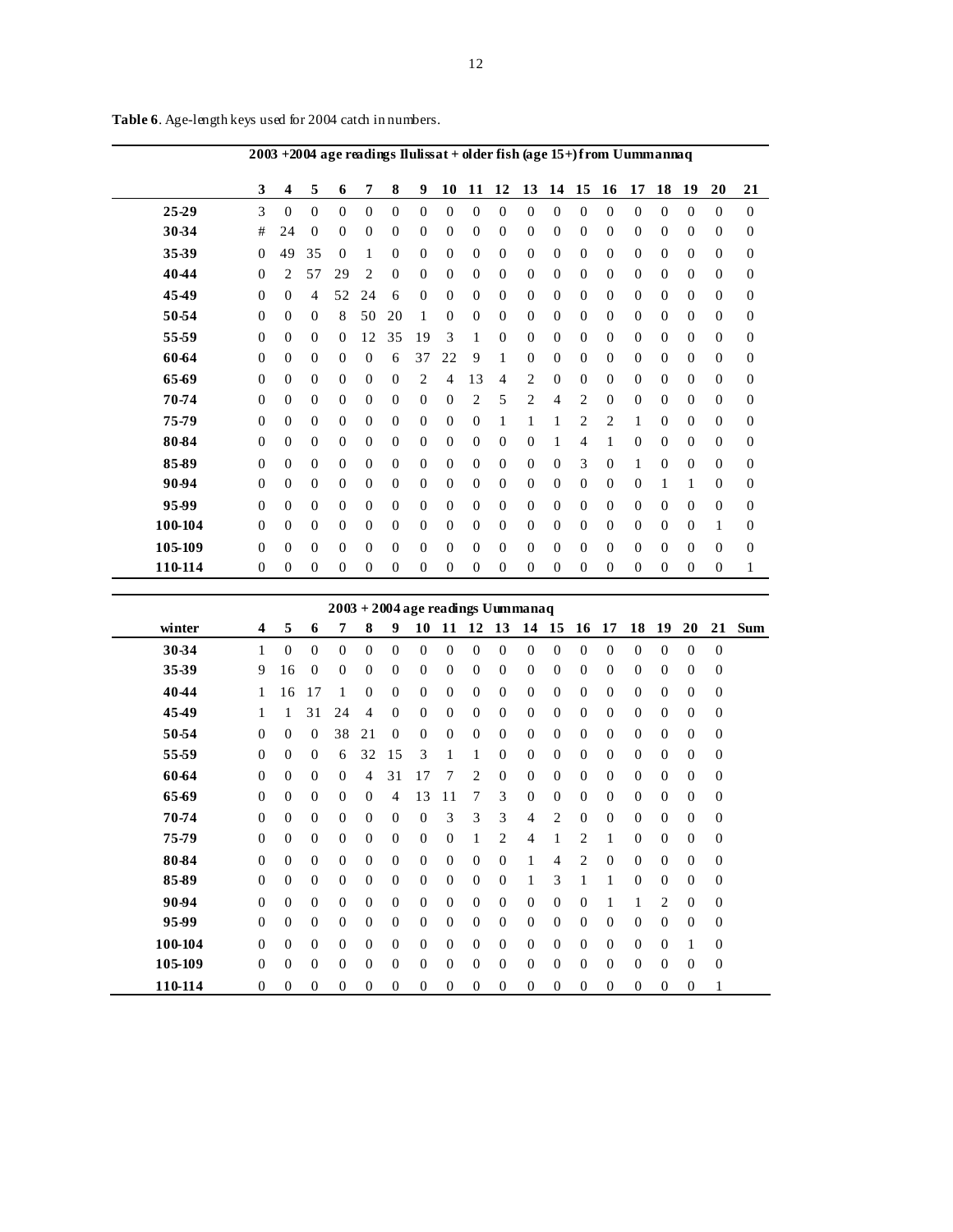

Fig. 1. Distribution of the inshore fishery for Greenland halibut in Div.1A in 2003. Landings is shown in tons per. Square (field-code). Catch statistics are provisional.



Fig. 2. Landings in NAFO Div. 1A since 1987 for the 3 main fishing areas. Landings from 2000-2001 are provisional. See also Table 1.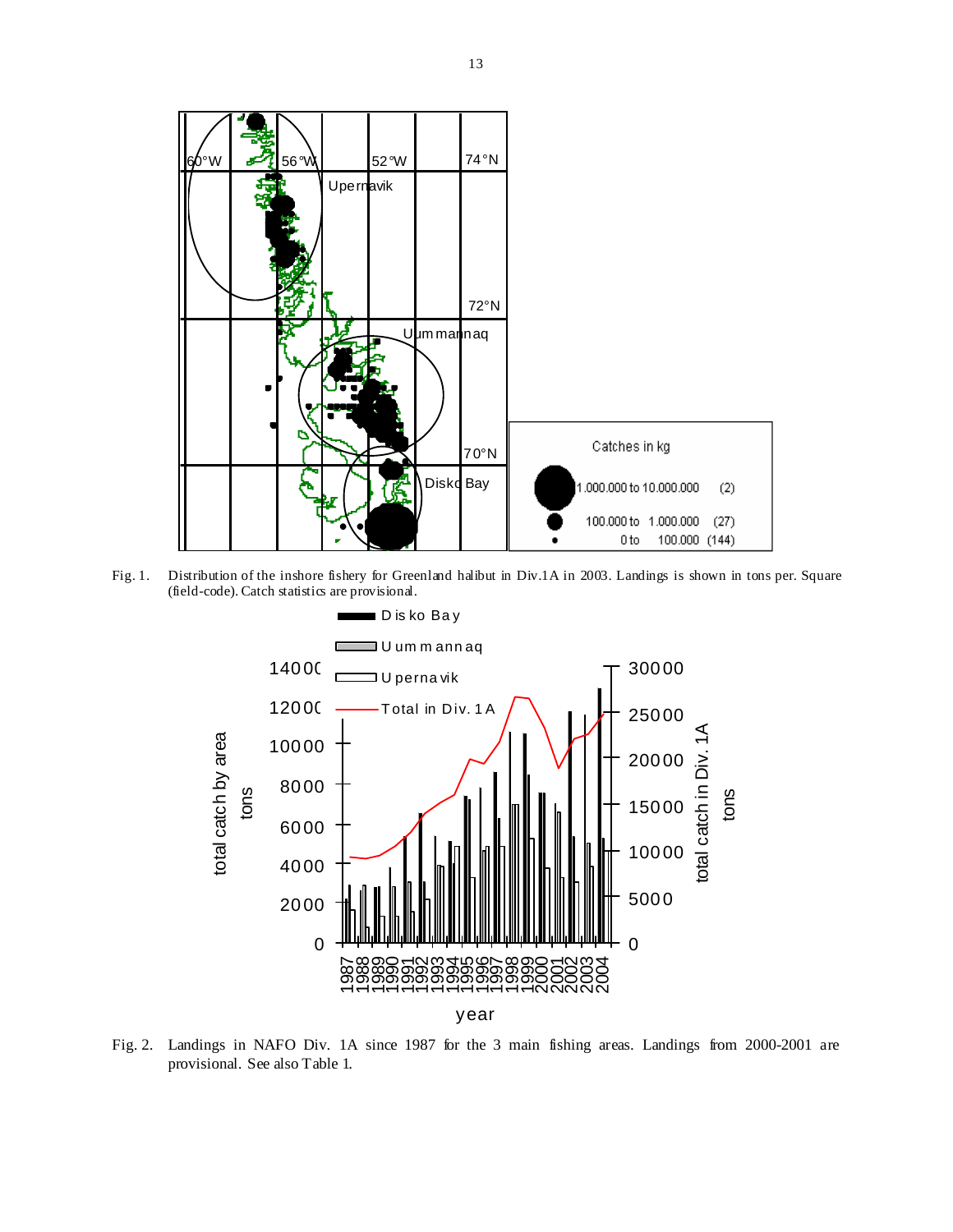

Fig. 3. Landings in NAFO Div.1A inshore by month and area for the years 2002-2004.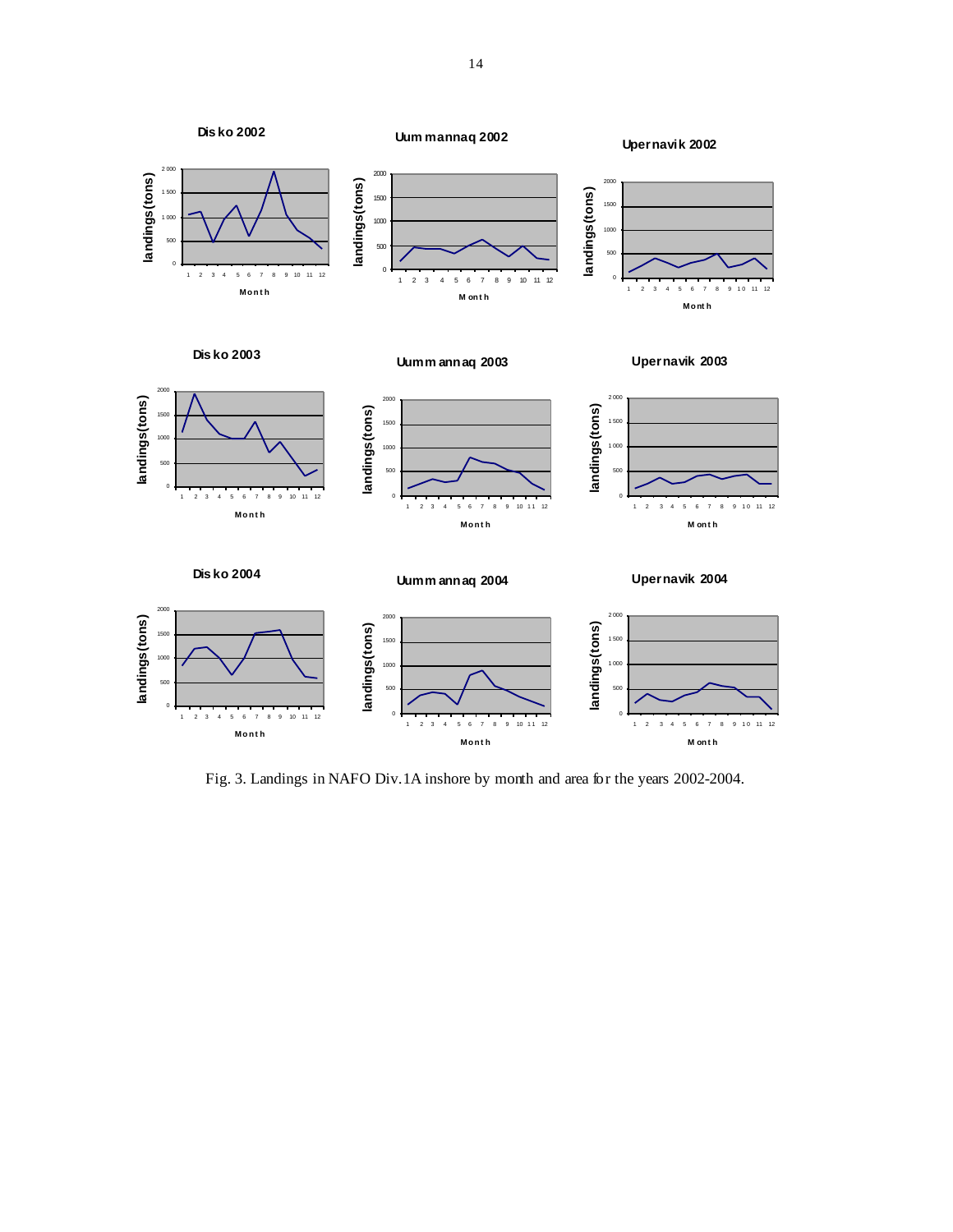

**Fig. 4**. Map of area in Disko Bay for gillnet survey. Lines are transects along which fixed stations are positioned.



Fig. 5. Assumed selectivity curve applied to gillnet survey catches (Wileman's wings).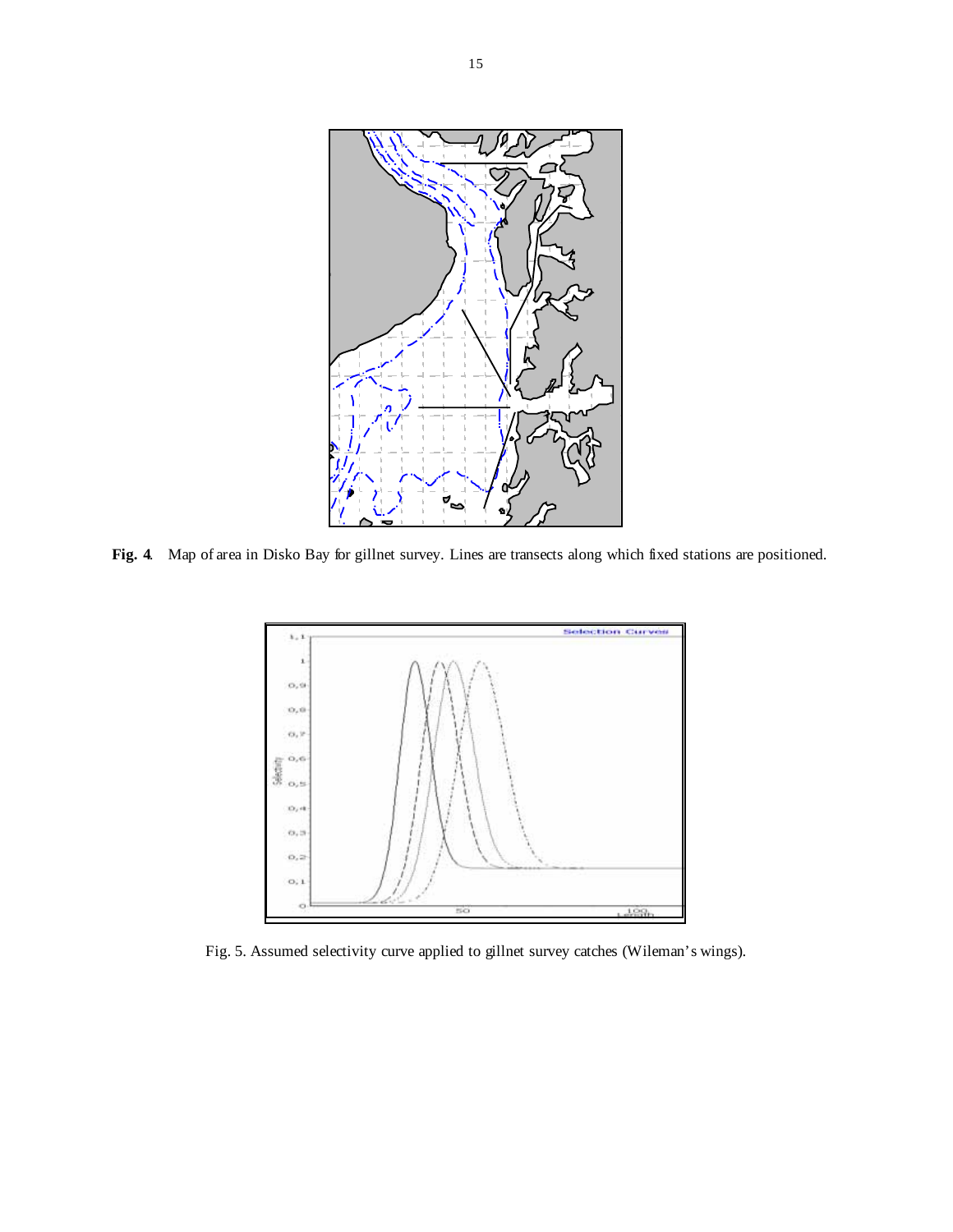

Fig. 6. Gillnet survey in Disko Bay 2001-2004. NPUE distribution (Nos per 6 hrs of setting).



Fig. 7a. Gillnet survey indices, CPUE (kg\*6hrs-1) and NPUE (nos\*6hrs-1). Lower figures are shown by length groups. 95% CI indicated.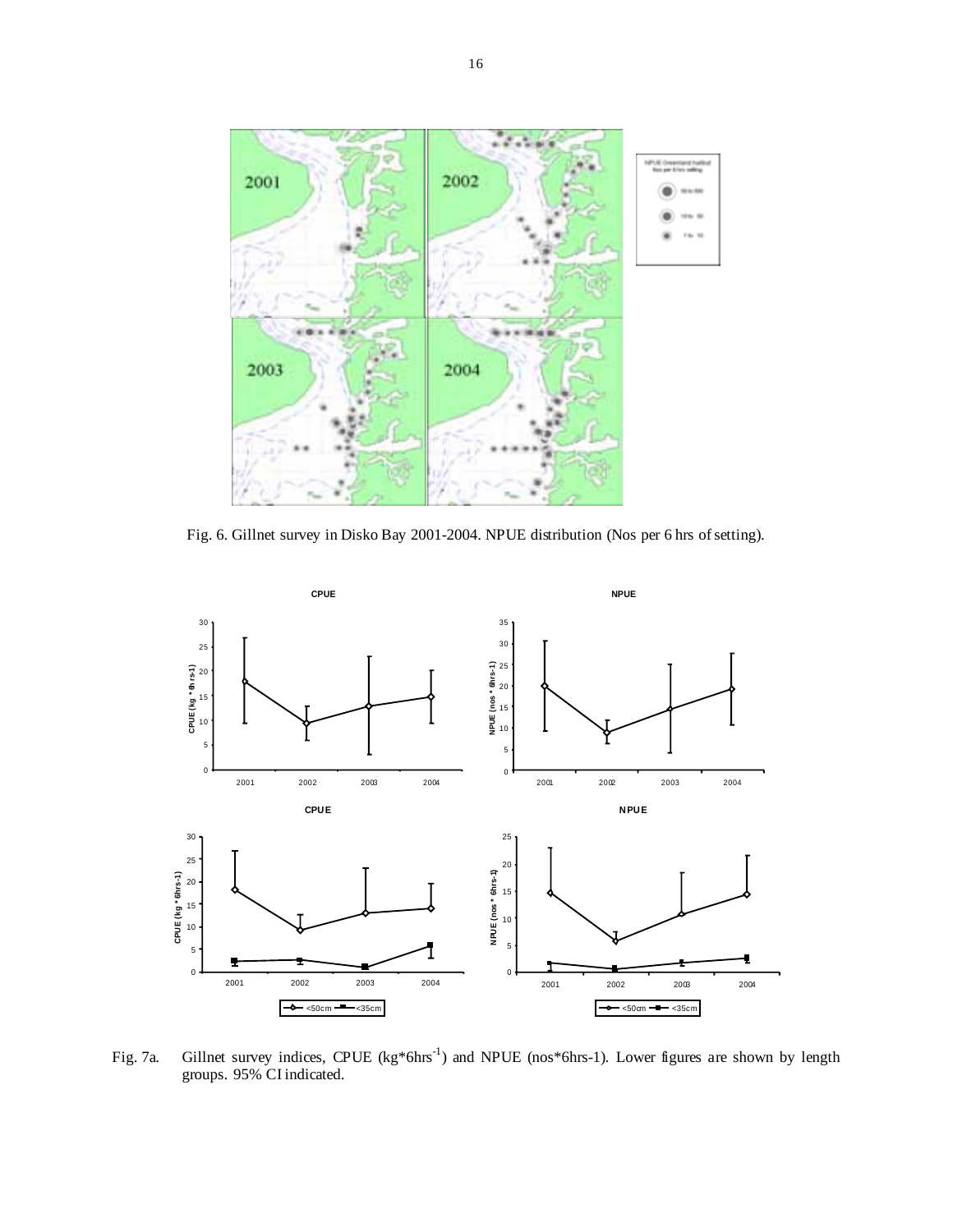

Fig. 7b. NPUE (nos per setting per 6 hours) per mesh size in the gillnet survey in 2001-2004.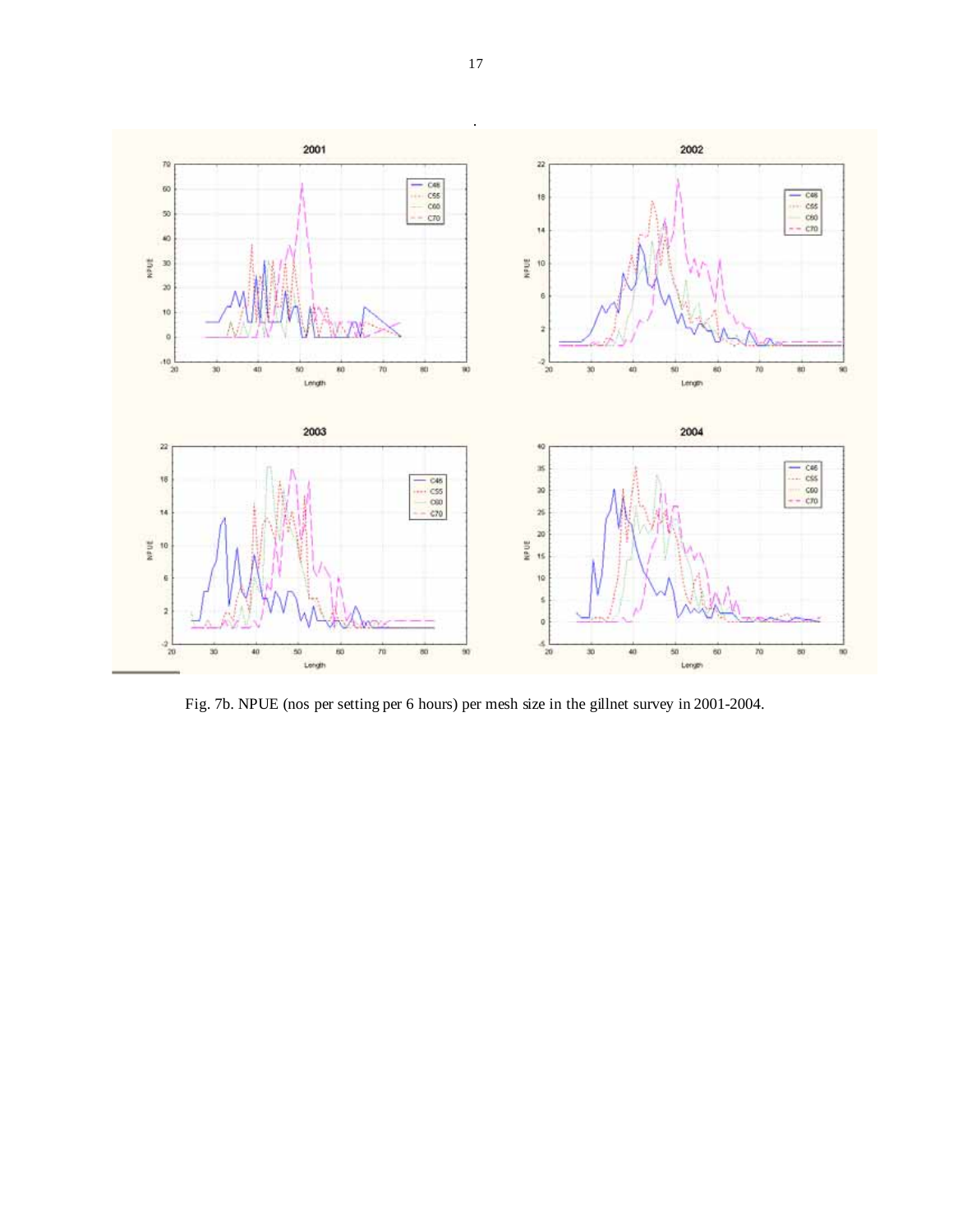

**Fig. 8a**. Residuals for each mesh size (y-axis) by length (x-axis) from the selectivity model (bi-modal) 2001-2004.



Fig. 8b. Estimated relative population assuming a bi-modal selectivity curve in 2001 to 2004 (from top to bottom): the dashed lines indicate the length interval 30-50 cm where fully selection is assumed.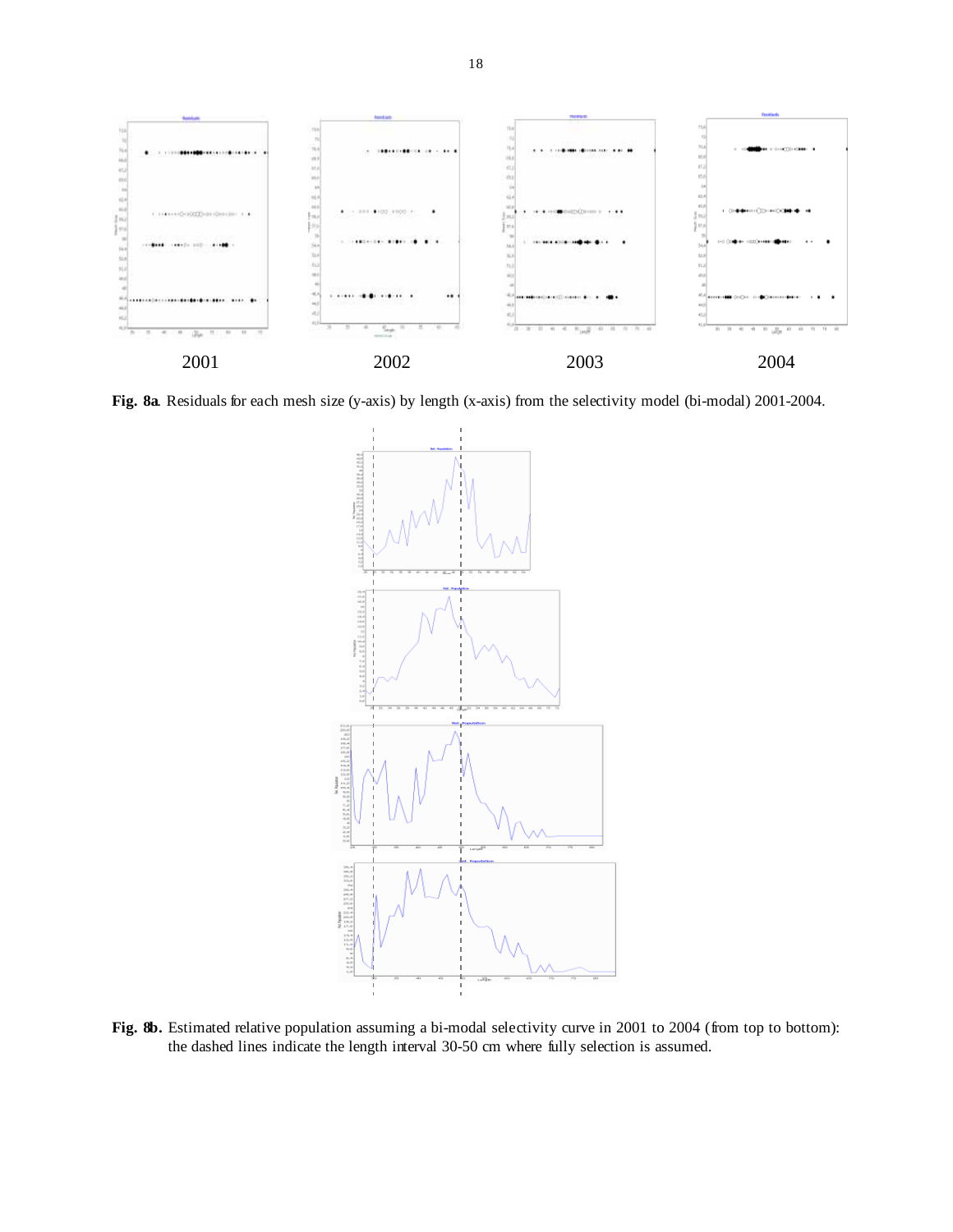

Fig. 9. Mean length for longline surveys conducted since 1993. 95% CI indicated. Left: Ilulissat, Right: Uummannaq.



Fig. 10. Longline survey index (standardised CPUE) for Ilulissat (left) and Uummannaq (right) 1993-2004. 95% CI indicated.

.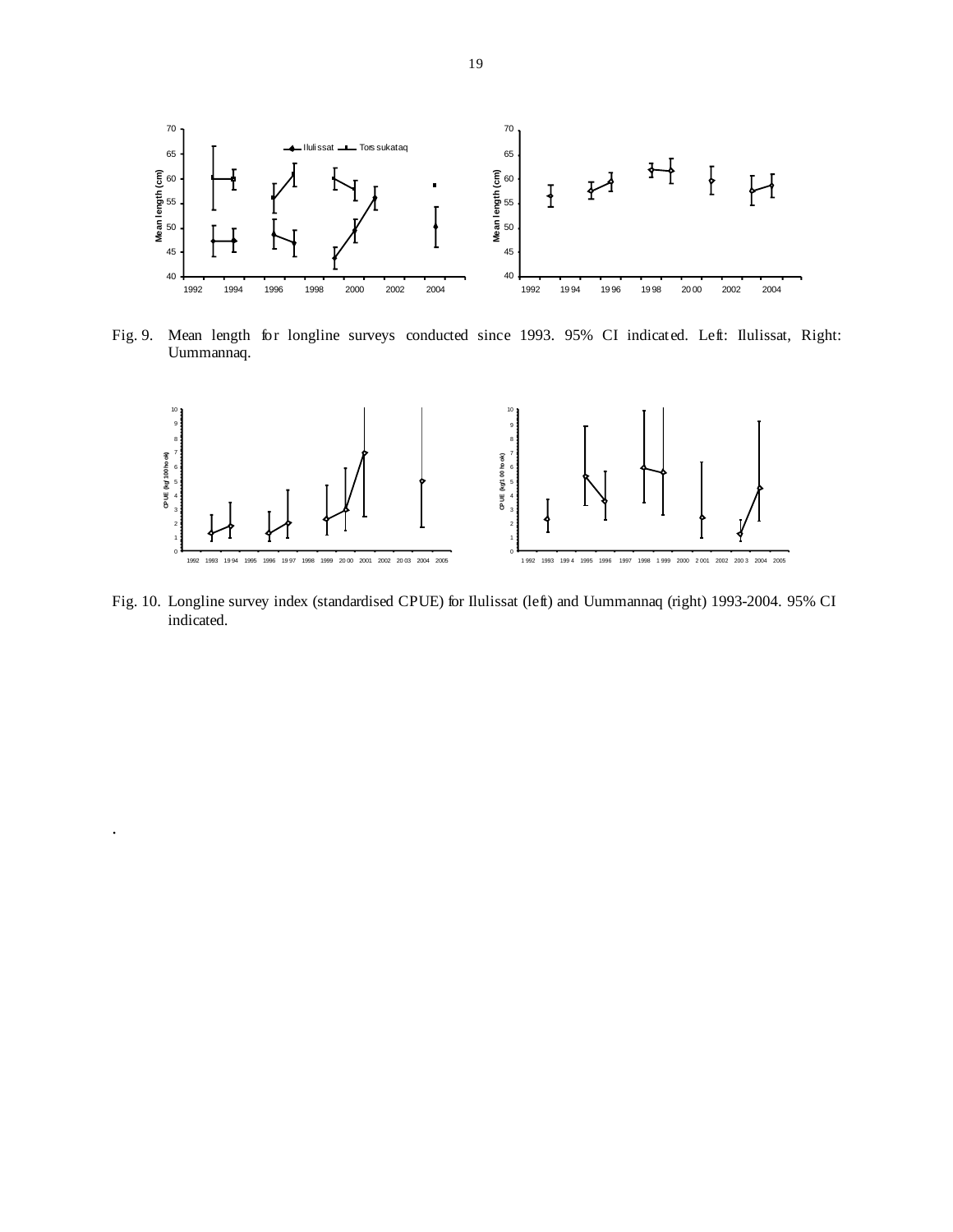

Fig. 11. NPUE (nos/1000 hooks) by length group (3 cm) of Greenland halibut from longline surveys. **Left:Uummannaq, Right: Ilulissat**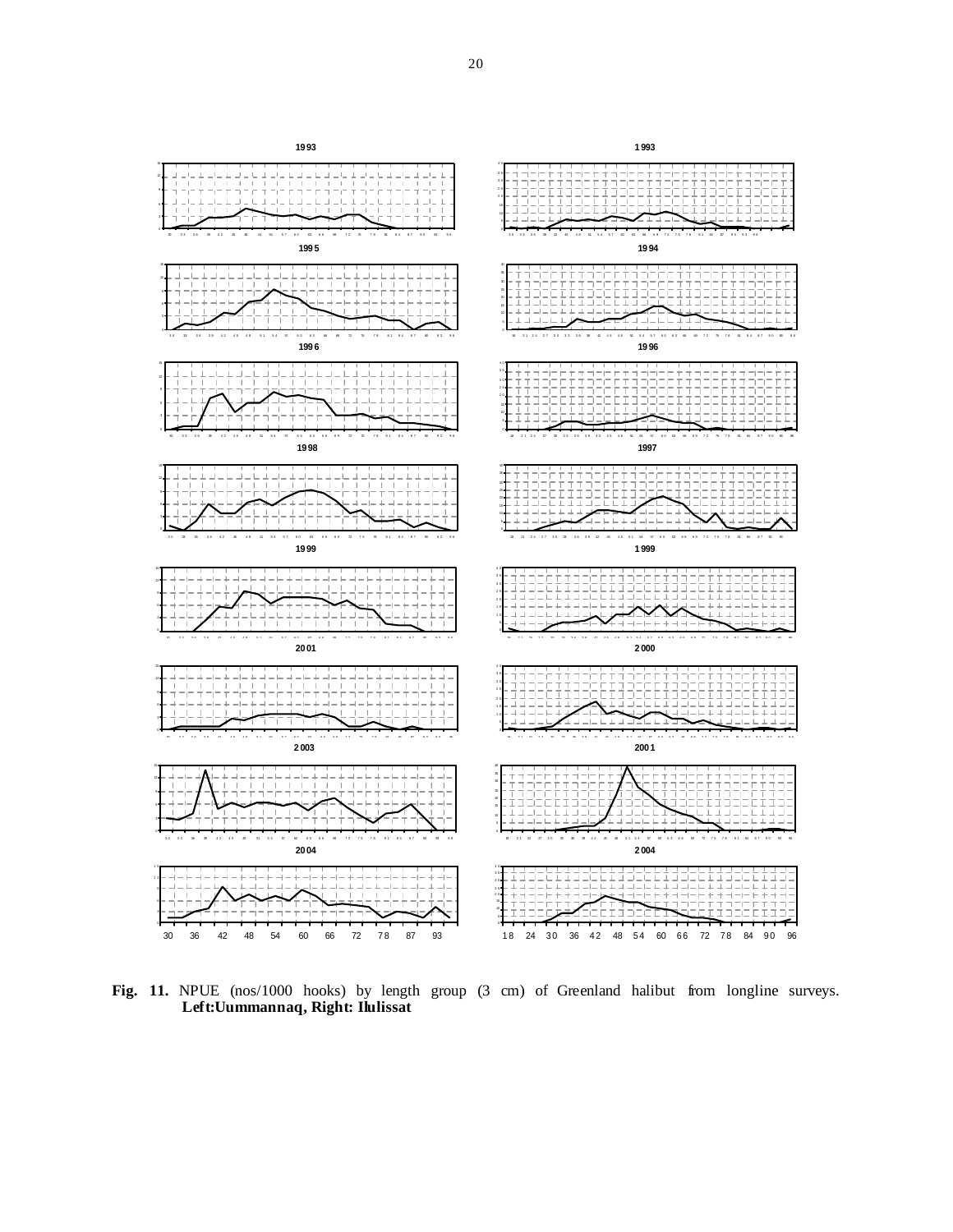

Fig. 12. Exploitation proxy (Landings/standardized survey index) for Ilulissat and Uummannaq.



**Fig. 13.** Mean length of Greenland halibut in commercial longline catches from Ilulissat, Uummannaq and Upernavik with 95% conf. Int.



**Fig. 14.** Individual weights of Greenland halibut landed in Kullorsuaq and Upernavik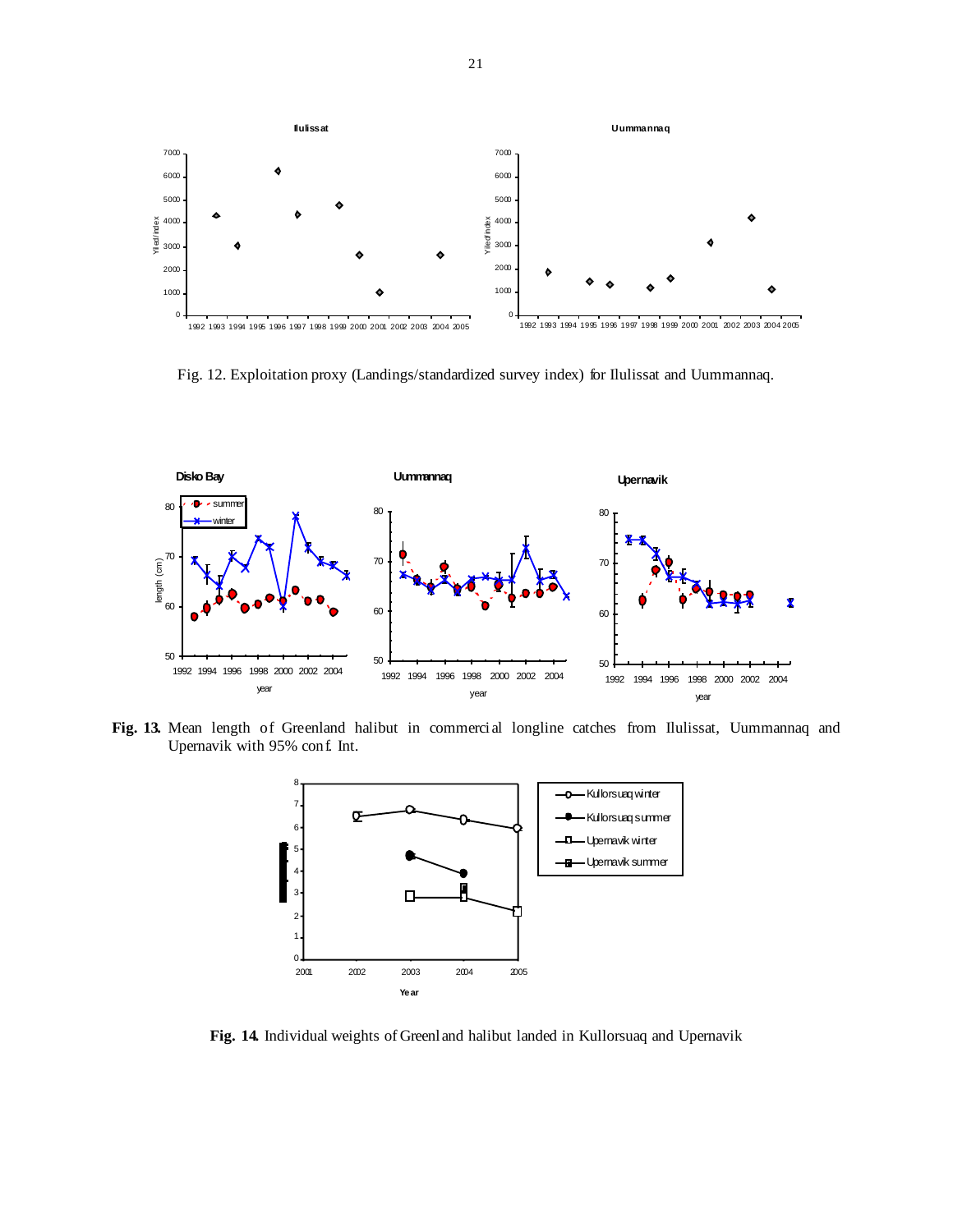

**Fig. 15.** The development in exploitation of the *age 10 and younger* expressed as percentages of those age groups in commercial landings by year.



**Fig. 16.** Weight at age for the three areas Disko Bay, Uummannaq and Upernavik.